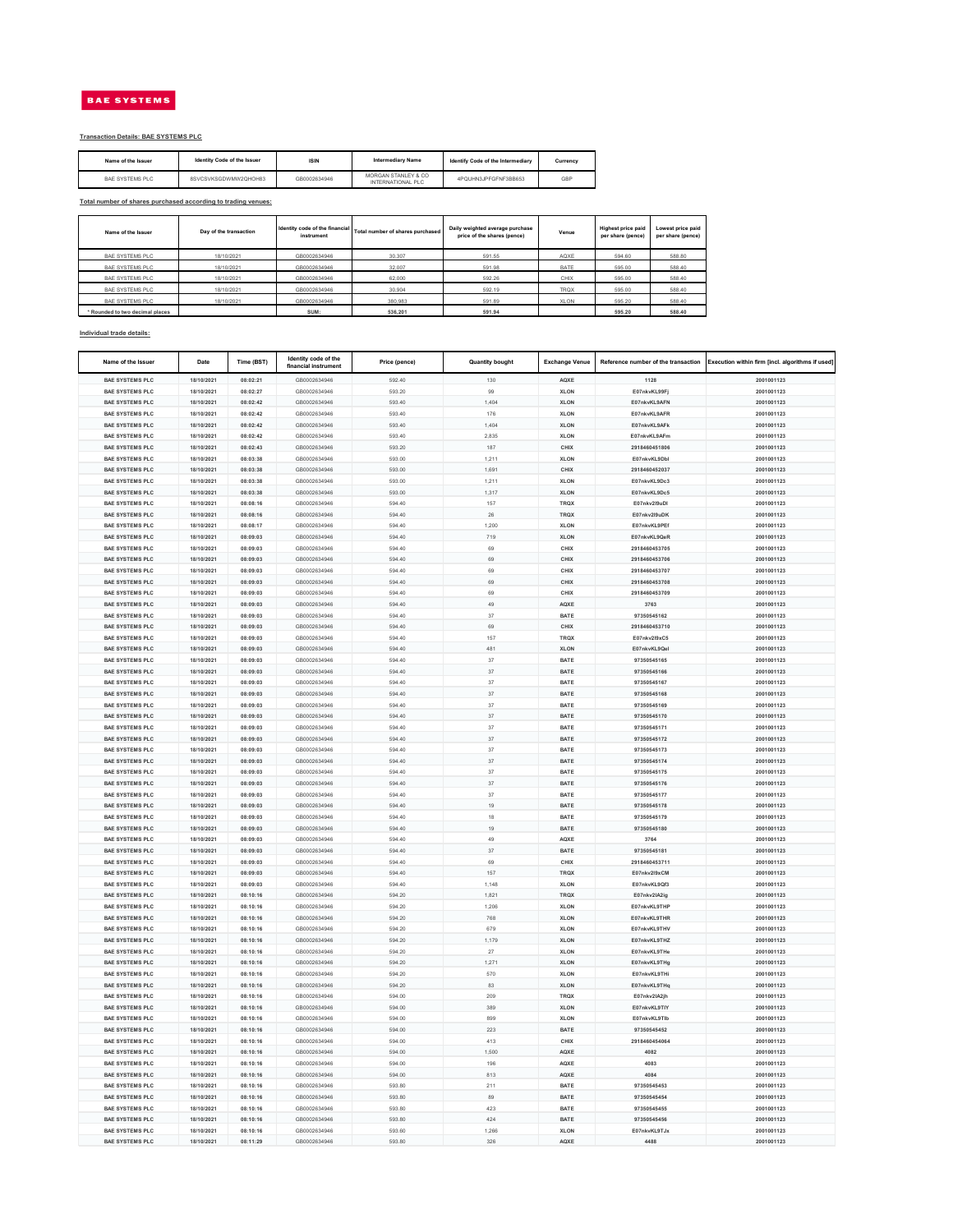| <b>BAE SYSTEMS PLC</b> | 18/10/2021 | 08:11:29 | GB0002634946 | 593.80 | 1,725 | <b>AQXE</b> | 4489          | 2001001123 |
|------------------------|------------|----------|--------------|--------|-------|-------------|---------------|------------|
|                        |            |          |              |        |       |             |               |            |
| <b>BAE SYSTEMS PLC</b> | 18/10/2021 | 08:12:13 | GB0002634946 | 593.60 | 1,426 | <b>XLON</b> | E07nkvKL9XVb  | 2001001123 |
| <b>BAE SYSTEMS PLC</b> | 18/10/2021 | 08:12:13 | GB0002634946 | 593.60 | 484   | <b>XLON</b> | E07nkvKL9XVe  | 2001001123 |
| <b>BAE SYSTEMS PLC</b> | 18/10/2021 | 08:12:13 | GB0002634946 | 593.60 | 268   | <b>TRQX</b> | E07nkv2IABLf  | 2001001123 |
| <b>BAE SYSTEMS PLC</b> | 18/10/2021 | 08:17:40 | GB0002634946 | 594.60 | 1,314 | <b>XLON</b> | E07nkvKL9iZL  | 2001001123 |
| <b>BAE SYSTEMS PLC</b> | 18/10/2021 | 08:17:40 | GB0002634946 | 594.60 | 1,955 | <b>XLON</b> | E07nkvKL9iZO  | 2001001123 |
|                        |            |          |              |        |       |             |               |            |
| <b>BAE SYSTEMS PLC</b> | 18/10/2021 | 08:17:40 | GB0002634946 | 594.60 | 1,060 | <b>XLON</b> | E07nkvKL9iZQ  | 2001001123 |
| <b>BAE SYSTEMS PLC</b> | 18/10/2021 | 08:17:40 | GB0002634946 | 594.60 | 224   | <b>TRQX</b> | E07nkv2lAcnd  | 2001001123 |
| <b>BAE SYSTEMS PLC</b> | 18/10/2021 | 08:17:40 | GB0002634946 | 594.60 | 287   | <b>TRQX</b> | E07nkv2lAcni  | 2001001123 |
| <b>BAE SYSTEMS PLC</b> | 18/10/2021 | 08:17:40 | GB0002634946 | 594.60 | 848   | <b>CHIX</b> | 2918460456465 | 2001001123 |
| <b>BAE SYSTEMS PLC</b> | 18/10/2021 | 08:17:40 | GB0002634946 | 594.60 | 160   | <b>BATE</b> | 97350547068   | 2001001123 |
|                        |            |          |              |        |       |             |               |            |
| <b>BAE SYSTEMS PLC</b> | 18/10/2021 | 08:17:40 | GB0002634946 | 594.60 | 412   | <b>CHIX</b> | 2918460456466 | 2001001123 |
| <b>BAE SYSTEMS PLC</b> | 18/10/2021 | 08:17:40 | GB0002634946 | 594.60 | 1,492 | <b>XLON</b> | E07nkvKL9iZt  | 2001001123 |
| <b>BAE SYSTEMS PLC</b> | 18/10/2021 | 08:18:14 | GB0002634946 | 594.80 | 680   | <b>XLON</b> | E07nkvKL9joU  | 2001001123 |
| <b>BAE SYSTEMS PLC</b> | 18/10/2021 | 08:18:14 | GB0002634946 | 594.80 | 890   | <b>XLON</b> | E07nkvKL9joW  | 2001001123 |
| <b>BAE SYSTEMS PLC</b> | 18/10/2021 | 08:19:58 | GB0002634946 | 594.80 | 1,437 | <b>XLON</b> | E07nkvKL9nl7  | 2001001123 |
|                        |            |          |              |        |       |             |               |            |
| <b>BAE SYSTEMS PLC</b> | 18/10/2021 | 08:19:58 | GB0002634946 | 594.80 | 328   | <b>XLON</b> | E07nkvKL9nl9  | 2001001123 |
| <b>BAE SYSTEMS PLC</b> | 18/10/2021 | 08:19:58 | GB0002634946 | 594.80 | 1,437 | <b>XLON</b> | E07nkvKL9nID  | 2001001123 |
| <b>BAE SYSTEMS PLC</b> | 18/10/2021 | 08:19:58 | GB0002634946 | 594.80 | 575   | <b>XLON</b> | E07nkvKL9nIF  | 2001001123 |
| <b>BAE SYSTEMS PLC</b> | 18/10/2021 | 08:20:41 | GB0002634946 | 594.80 | 1,115 | <b>XLON</b> | E07nkvKL9pl9  | 2001001123 |
| <b>BAE SYSTEMS PLC</b> | 18/10/2021 | 08:20:41 | GB0002634946 | 594.80 | 26    | <b>XLON</b> | E07nkvKL9pIC  | 2001001123 |
|                        |            |          |              |        |       |             |               |            |
| <b>BAE SYSTEMS PLC</b> | 18/10/2021 | 08:21:09 | GB0002634946 | 594.40 | 226   | <b>XLON</b> | E07nkvKL9qik  | 2001001123 |
| <b>BAE SYSTEMS PLC</b> | 18/10/2021 | 08:21:09 | GB0002634946 | 594.40 | 1,181 | <b>XLON</b> | E07nkvKL9qiw  | 2001001123 |
| <b>BAE SYSTEMS PLC</b> | 18/10/2021 | 08:24:50 | GB0002634946 | 594.40 | 1,625 | <b>TRQX</b> | E07nkv2IBIPG  | 2001001123 |
| <b>BAE SYSTEMS PLC</b> | 18/10/2021 | 08:30:14 | GB0002634946 | 595.20 | 1,232 | <b>XLON</b> | E07nkvKLA59Q  | 2001001123 |
| <b>BAE SYSTEMS PLC</b> | 18/10/2021 | 08:30:14 | GB0002634946 | 595.20 | 1,232 | <b>XLON</b> | E07nkvKLA59U  | 2001001123 |
|                        |            |          |              |        |       |             |               |            |
| <b>BAE SYSTEMS PLC</b> | 18/10/2021 | 08:30:14 | GB0002634946 | 595.20 | 500   | <b>XLON</b> | E07nkvKLA59W  | 2001001123 |
| <b>BAE SYSTEMS PLC</b> | 18/10/2021 | 08:30:14 | GB0002634946 | 595.20 | 1,063 | <b>XLON</b> | E07nkvKLA59e  | 2001001123 |
| <b>BAE SYSTEMS PLC</b> | 18/10/2021 | 08:30:22 | GB0002634946 | 595.00 | 1,548 | <b>XLON</b> | E07nkvKLA5OY  | 2001001123 |
| <b>BAE SYSTEMS PLC</b> | 18/10/2021 | 08:30:22 | GB0002634946 | 595.00 | 300   | <b>TRQX</b> | E07nkv2lBk7Y  | 2001001123 |
| <b>BAE SYSTEMS PLC</b> | 18/10/2021 | 08:30:22 | GB0002634946 | 595.00 | 479   | <b>XLON</b> | E07nkvKLA5Oa  | 2001001123 |
|                        |            |          |              |        |       |             |               |            |
| <b>BAE SYSTEMS PLC</b> | 18/10/2021 | 08:30:22 | GB0002634946 | 595.00 | 1,276 | <b>XLON</b> | E07nkvKLA5Oc  | 2001001123 |
| <b>BAE SYSTEMS PLC</b> | 18/10/2021 | 08:30:22 | GB0002634946 | 595.00 | 590   | <b>CHIX</b> | 2918460459898 | 2001001123 |
| <b>BAE SYSTEMS PLC</b> | 18/10/2021 | 08:30:22 | GB0002634946 | 595.00 | 320   | <b>BATE</b> | 97350549493   | 2001001123 |
| <b>BAE SYSTEMS PLC</b> | 18/10/2021 | 08:30:22 | GB0002634946 | 594.80 | 1,518 | <b>XLON</b> | E07nkvKLA5PA  | 2001001123 |
| <b>BAE SYSTEMS PLC</b> | 18/10/2021 | 08:30:22 | GB0002634946 | 594.80 | 1,391 | <b>XLON</b> | E07nkvKLA5PE  | 2001001123 |
|                        |            |          |              |        |       |             |               |            |
| <b>BAE SYSTEMS PLC</b> | 18/10/2021 | 08:30:22 | GB0002634946 | 594.80 | 567   | <b>XLON</b> | E07nkvKLA5PM  | 2001001123 |
| <b>BAE SYSTEMS PLC</b> | 18/10/2021 | 08:30:22 | GB0002634946 | 594.80 | 433   | <b>XLON</b> | E07nkvKLA5PO  | 2001001123 |
| <b>BAE SYSTEMS PLC</b> | 18/10/2021 | 08:30:22 | GB0002634946 | 595.00 | 394   | <b>CHIX</b> | 2918460459900 | 2001001123 |
| <b>BAE SYSTEMS PLC</b> | 18/10/2021 | 08:30:22 | GB0002634946 | 594.80 | 366   | <b>XLON</b> | E07nkvKLA5PW  | 2001001123 |
|                        |            |          |              |        |       |             |               |            |
| <b>BAE SYSTEMS PLC</b> | 18/10/2021 | 08:30:22 | GB0002634946 | 594.80 | 1,152 | <b>XLON</b> | E07nkvKLA5Pt  | 2001001123 |
| <b>BAE SYSTEMS PLC</b> | 18/10/2021 | 08:30:22 | GB0002634946 | 594.80 | 373   | <b>XLON</b> | E07nkvKLA5Px  | 2001001123 |
| <b>BAE SYSTEMS PLC</b> | 18/10/2021 | 08:30:22 | GB0002634946 | 594.80 | 652   | <b>XLON</b> | E07nkvKLA5Pz  | 2001001123 |
| <b>BAE SYSTEMS PLC</b> | 18/10/2021 | 08:30:22 | GB0002634946 | 594.80 | 366   | <b>XLON</b> | E07nkvKLA5Q1  | 2001001123 |
| <b>BAE SYSTEMS PLC</b> | 18/10/2021 | 08:30:22 | GB0002634946 | 594.80 | 417   | <b>XLON</b> | E07nkvKLA5Q3  | 2001001123 |
|                        |            |          |              |        |       |             |               |            |
| <b>BAE SYSTEMS PLC</b> | 18/10/2021 | 08:30:22 | GB0002634946 | 594.80 | 89    | <b>XLON</b> | E07nkvKLA5Q5  | 2001001123 |
| <b>BAE SYSTEMS PLC</b> | 18/10/2021 | 08:30:22 | GB0002634946 | 594.60 | 1,221 | <b>XLON</b> | E07nkvKLA5Qt  | 2001001123 |
| <b>BAE SYSTEMS PLC</b> | 18/10/2021 | 08:30:22 | GB0002634946 | 594.60 | 1,228 | <b>XLON</b> | E07nkvKLA5Qv  | 2001001123 |
| <b>BAE SYSTEMS PLC</b> | 18/10/2021 | 08:31:41 | GB0002634946 | 594.00 | 1,963 | <b>XLON</b> | E07nkvKLA85s  | 2001001123 |
| <b>BAE SYSTEMS PLC</b> | 18/10/2021 | 08:34:00 | GB0002634946 | 593.80 | 421   | <b>XLON</b> | E07nkvKLABkl  | 2001001123 |
|                        |            |          |              |        |       |             |               |            |
| <b>BAE SYSTEMS PLC</b> | 18/10/2021 | 08:34:00 | GB0002634946 | 593.80 | 819   | <b>XLON</b> | E07nkvKLABkK  | 2001001123 |
| <b>BAE SYSTEMS PLC</b> | 18/10/2021 | 08:34:00 | GB0002634946 | 593.80 | 1,600 | <b>XLON</b> | E07nkvKLABkM  | 2001001123 |
| <b>BAE SYSTEMS PLC</b> | 18/10/2021 | 08:40:42 | GB0002634946 | 594.20 | 319   | <b>CHIX</b> | 2918460462275 | 2001001123 |
| <b>BAE SYSTEMS PLC</b> | 18/10/2021 | 08:40:42 | GB0002634946 | 594.20 | 241   | <b>BATE</b> | 97350551328   | 2001001123 |
| <b>BAE SYSTEMS PLC</b> | 18/10/2021 | 08:40:42 | GB0002634946 | 594.20 | 127   | <b>CHIX</b> | 2918460462276 | 2001001123 |
|                        |            |          |              |        |       |             |               |            |
| <b>BAE SYSTEMS PLC</b> | 18/10/2021 | 08:40:42 | GB0002634946 | 594.20 | 189   | <b>XLON</b> | E07nkvKLAKT5  | 2001001123 |
| <b>BAE SYSTEMS PLC</b> | 18/10/2021 | 08:40:42 | GB0002634946 | 594.20 | 1,342 | <b>XLON</b> | E07nkvKLAKT7  | 2001001123 |
| <b>BAE SYSTEMS PLC</b> | 18/10/2021 | 08:40:42 | GB0002634946 | 594.20 | 226   | <b>TRQX</b> | E07nkv2ICTFa  | 2001001123 |
| <b>BAE SYSTEMS PLC</b> | 18/10/2021 | 08:40:42 | GB0002634946 | 594.20 | 1,295 | <b>XLON</b> | E07nkvKLAKTD  | 2001001123 |
| <b>BAE SYSTEMS PLC</b> | 18/10/2021 | 08:40:42 | GB0002634946 | 594.20 | 226   | <b>TRQX</b> | E07nkv2ICTFe  | 2001001123 |
|                        |            |          |              |        |       |             |               |            |
| <b>BAE SYSTEMS PLC</b> | 18/10/2021 | 08:40:42 | GB0002634946 | 594.20 | 241   | <b>BATE</b> | 97350551329   | 2001001123 |
| <b>BAE SYSTEMS PLC</b> | 18/10/2021 | 08:40:42 | GB0002634946 | 594.20 | 241   | <b>BATE</b> | 97350551330   | 2001001123 |
| <b>BAE SYSTEMS PLC</b> | 18/10/2021 | 08:40:42 | GB0002634946 | 594.20 | 63    | <b>BATE</b> | 97350551331   | 2001001123 |
| <b>BAE SYSTEMS PLC</b> | 18/10/2021 | 08:40:42 | GB0002634946 | 594.20 | 127   | <b>CHIX</b> | 2918460462277 | 2001001123 |
|                        |            |          |              | 594.20 | 241   | <b>BATE</b> |               |            |
| <b>BAE SYSTEMS PLC</b> | 18/10/2021 | 08:40:42 | GB0002634946 |        |       |             | 97350551332   | 2001001123 |
| <b>BAE SYSTEMS PLC</b> | 18/10/2021 | 08:40:42 | GB0002634946 | 594.20 | 241   | <b>BATE</b> | 97350551333   | 2001001123 |
| <b>BAE SYSTEMS PLC</b> | 18/10/2021 | 08:40:42 | GB0002634946 | 594.20 | 63    | <b>BATE</b> | 97350551334   | 2001001123 |
| <b>BAE SYSTEMS PLC</b> | 18/10/2021 | 08:40:42 | GB0002634946 | 594.20 | 61    | <b>CHIX</b> | 2918460462278 | 2001001123 |
| <b>BAE SYSTEMS PLC</b> | 18/10/2021 | 08:40:42 | GB0002634946 | 594.20 | 500   | <b>XLON</b> | E07nkvKLAKTm  | 2001001123 |
| <b>BAE SYSTEMS PLC</b> | 18/10/2021 | 08:40:42 | GB0002634946 | 594.20 | 2,742 | <b>XLON</b> | E07nkvKLAKTq  | 2001001123 |
|                        |            |          |              |        |       |             |               |            |
| <b>BAE SYSTEMS PLC</b> | 18/10/2021 | 08:40:42 | GB0002634946 | 594.20 | 376   | <b>XLON</b> | E07nkvKLAKTx  | 2001001123 |
| <b>BAE SYSTEMS PLC</b> | 18/10/2021 | 08:43:18 | GB0002634946 | 594.20 | 1,289 | <b>XLON</b> | E07nkvKLANLr  | 2001001123 |
| <b>BAE SYSTEMS PLC</b> | 18/10/2021 | 08:44:58 | GB0002634946 | 594.20 | 1,289 | <b>XLON</b> | E07nkvKLAOzE  | 2001001123 |
| <b>BAE SYSTEMS PLC</b> | 18/10/2021 | 08:45:48 | GB0002634946 | 594.20 | 461   | <b>XLON</b> | E07nkvKLAQok  | 2001001123 |
| <b>BAE SYSTEMS PLC</b> | 18/10/2021 | 08:49:14 | GB0002634946 | 594.20 | 150   | <b>CHIX</b> | 2918460464329 | 2001001123 |
|                        |            |          |              |        |       |             |               |            |
| <b>BAE SYSTEMS PLC</b> | 18/10/2021 | 08:49:35 | GB0002634946 | 594.20 | 41    | <b>BATE</b> | 97350552862   | 2001001123 |
| <b>BAE SYSTEMS PLC</b> | 18/10/2021 | 08:49:35 | GB0002634946 | 594.20 | 1,841 | <b>BATE</b> | 97350552863   | 2001001123 |
| <b>BAE SYSTEMS PLC</b> | 18/10/2021 | 08:49:35 | GB0002634946 | 594.20 | 1,459 | <b>CHIX</b> | 2918460464399 | 2001001123 |
| <b>BAE SYSTEMS PLC</b> | 18/10/2021 | 08:49:35 | GB0002634946 | 594.20 | 77    | <b>CHIX</b> | 2918460464400 | 2001001123 |
| <b>BAE SYSTEMS PLC</b> | 18/10/2021 | 08:49:35 | GB0002634946 | 594.20 | 1,200 | <b>XLON</b> | E07nkvKLAYpn  | 2001001123 |
|                        |            |          |              |        |       |             |               |            |
| <b>BAE SYSTEMS PLC</b> | 18/10/2021 | 08:49:35 | GB0002634946 | 594.20 | 123   | <b>TRQX</b> | E07nkv2ID5uQ  | 2001001123 |
| <b>BAE SYSTEMS PLC</b> | 18/10/2021 | 08:49:35 | GB0002634946 | 594.20 | 710   | <b>XLON</b> | E07nkvKLAYpu  | 2001001123 |
| <b>BAE SYSTEMS PLC</b> |            |          |              | 594.20 | 500   | <b>CHIX</b> | 2918460464401 | 2001001123 |
|                        | 18/10/2021 | 08:49:35 | GB0002634946 |        |       |             |               |            |
| <b>BAE SYSTEMS PLC</b> | 18/10/2021 | 08:49:35 | GB0002634946 | 594.20 | 500   | <b>AQXE</b> | 14843         | 2001001123 |
|                        |            |          |              |        |       |             |               |            |
| <b>BAE SYSTEMS PLC</b> | 18/10/2021 | 08:49:35 | GB0002634946 | 594.20 | 491   | <b>AQXE</b> | 14844         | 2001001123 |
| <b>BAE SYSTEMS PLC</b> | 18/10/2021 | 08:56:04 | GB0002634946 | 594.60 | 1,286 | <b>AQXE</b> | 16265         | 2001001123 |
| <b>BAE SYSTEMS PLC</b> | 18/10/2021 | 08:58:53 | GB0002634946 | 594.40 | 279   | <b>AQXE</b> | 16956         | 2001001123 |
| <b>BAE SYSTEMS PLC</b> | 18/10/2021 | 08:59:49 | GB0002634946 | 594.40 | 1,344 | <b>XLON</b> | E07nkvKLAs01  | 2001001123 |
| <b>BAE SYSTEMS PLC</b> | 18/10/2021 | 08:59:49 | GB0002634946 | 594.40 | 500   | <b>CHIX</b> | 2918460467080 | 2001001123 |
|                        |            |          |              |        |       |             |               |            |
| <b>BAE SYSTEMS PLC</b> | 18/10/2021 | 08:59:49 | GB0002634946 | 594.40 | 391   | <b>TRQX</b> | E07nkv2IDp5x  | 2001001123 |
| <b>BAE SYSTEMS PLC</b> | 18/10/2021 | 08:59:49 | GB0002634946 | 594.40 | 785   | <b>XLON</b> | E07nkvKLAs0U  | 2001001123 |
| <b>BAE SYSTEMS PLC</b> | 18/10/2021 | 08:59:50 | GB0002634946 | 594.40 | 283   | <b>TRQX</b> | E07nkv2lDp9O  | 2001001123 |
| <b>BAE SYSTEMS PLC</b> | 18/10/2021 | 09:04:37 | GB0002634946 | 594.60 | 277   | <b>AQXE</b> | 18331         | 2001001123 |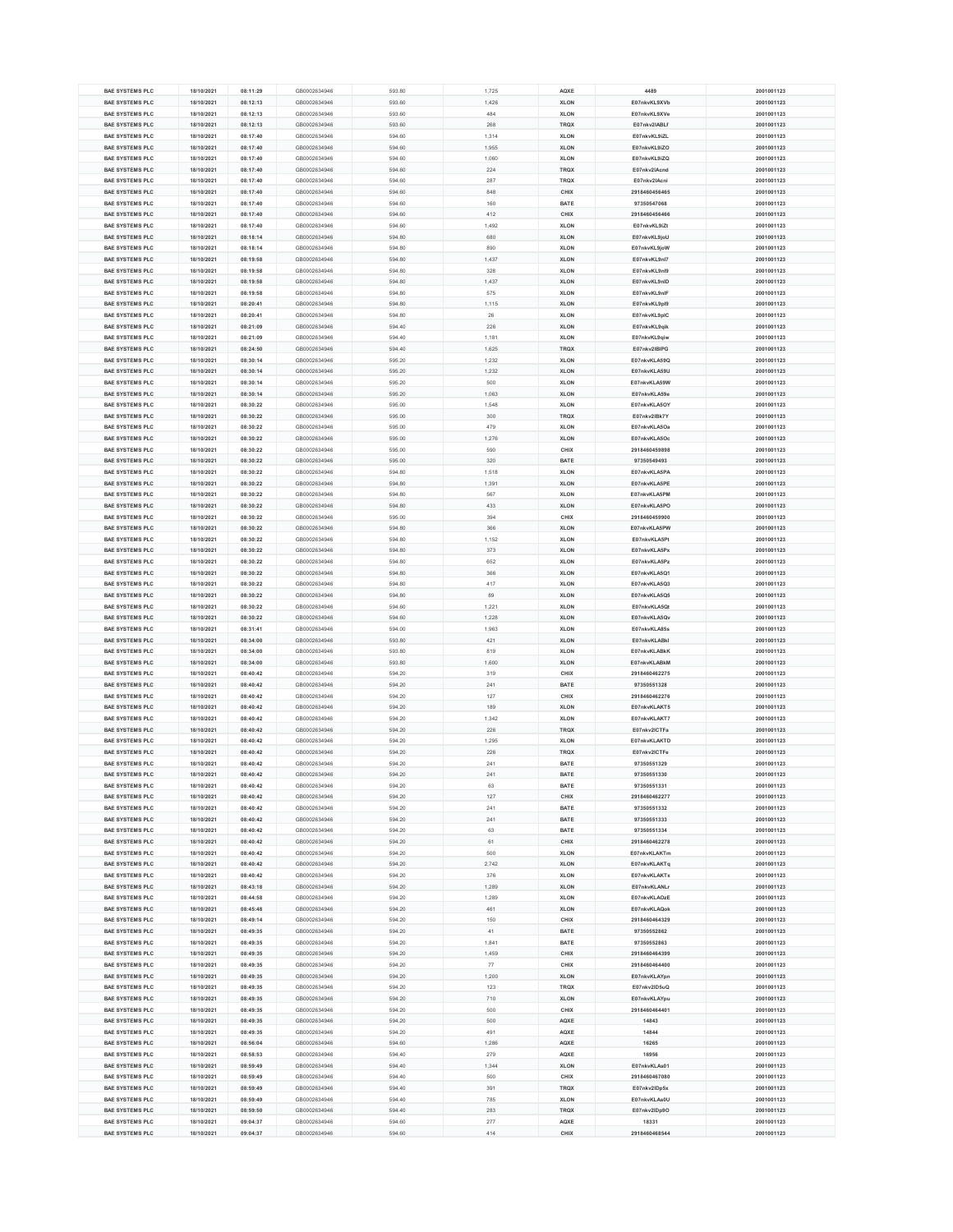| <b>BAE SYSTEMS PLC</b> | 18/10/2021 | 09:04:37 | GB0002634946 | 594.60 | 225   | <b>BATE</b> | 97350555851   | 2001001123 |
|------------------------|------------|----------|--------------|--------|-------|-------------|---------------|------------|
| <b>BAE SYSTEMS PLC</b> | 18/10/2021 | 09:04:37 | GB0002634946 | 594.40 | 1,207 | <b>XLON</b> | E07nkvKLB1Xr  | 2001001123 |
| <b>BAE SYSTEMS PLC</b> | 18/10/2021 | 09:04:37 | GB0002634946 | 594.40 | 1,306 | <b>XLON</b> | E07nkvKLB1Xv  | 2001001123 |
|                        |            |          |              |        |       |             |               |            |
| <b>BAE SYSTEMS PLC</b> | 18/10/2021 | 09:04:37 | GB0002634946 | 594.60 | 1,426 | <b>XLON</b> | E07nkvKLB1XZ  | 2001001123 |
| <b>BAE SYSTEMS PLC</b> | 18/10/2021 | 09:04:37 | GB0002634946 | 594.60 | 211   | <b>TRQX</b> | E07nkv2IEDCX  | 2001001123 |
| <b>BAE SYSTEMS PLC</b> | 18/10/2021 | 09:13:55 | GB0002634946 | 594.40 | 824   | <b>XLON</b> | E07nkvKLBGUG  | 2001001123 |
|                        |            |          |              |        |       |             |               |            |
| <b>BAE SYSTEMS PLC</b> | 18/10/2021 | 09:13:55 | GB0002634946 | 594.40 | 383   | <b>XLON</b> | E07nkvKLBGUI  | 2001001123 |
| <b>BAE SYSTEMS PLC</b> | 18/10/2021 | 09:13:55 | GB0002634946 | 594.40 | 1,306 | <b>XLON</b> | E07nkvKLBGUK  | 2001001123 |
| <b>BAE SYSTEMS PLC</b> | 18/10/2021 | 09:13:55 | GB0002634946 | 594.40 | 500   | <b>XLON</b> | E07nkvKLBGUe  | 2001001123 |
|                        |            |          |              |        |       |             |               |            |
| <b>BAE SYSTEMS PLC</b> | 18/10/2021 | 09:15:05 | GB0002634946 | 594.40 | 43    | <b>XLON</b> | E07nkvKLBHrT  | 2001001123 |
| <b>BAE SYSTEMS PLC</b> | 18/10/2021 | 09:16:27 | GB0002634946 | 594.40 | 125   | <b>XLON</b> | E07nkvKLBKD9  | 2001001123 |
| <b>BAE SYSTEMS PLC</b> | 18/10/2021 | 09:16:27 | GB0002634946 | 594.40 | 823   | <b>XLON</b> | E07nkvKLBKDB  | 2001001123 |
|                        |            |          |              |        |       |             |               |            |
| <b>BAE SYSTEMS PLC</b> | 18/10/2021 | 09:16:36 | GB0002634946 | 594.20 | 54    | <b>AQXE</b> | 20821         | 2001001123 |
| <b>BAE SYSTEMS PLC</b> | 18/10/2021 | 09:18:59 | GB0002634946 | 594.20 | 81    | <b>TRQX</b> | E07nkv2lFAgU  | 2001001123 |
| <b>BAE SYSTEMS PLC</b> | 18/10/2021 | 09:32:16 | GB0002634946 | 594.20 | 44    | <b>BATE</b> | 97350560859   | 2001001123 |
|                        |            |          |              |        |       |             |               |            |
| <b>BAE SYSTEMS PLC</b> | 18/10/2021 | 09:32:16 | GB0002634946 | 594.20 | 81    | <b>CHIX</b> | 2918460475261 | 2001001123 |
| <b>BAE SYSTEMS PLC</b> | 18/10/2021 | 09:32:16 | GB0002634946 | 594.20 | 1,200 | <b>XLON</b> | E07nkvKLBjUw  | 2001001123 |
|                        |            |          |              |        |       |             |               |            |
| <b>BAE SYSTEMS PLC</b> | 18/10/2021 | 09:32:16 | GB0002634946 | 594.20 | 1,209 | <b>XLON</b> | E07nkvKLBjUy  | 2001001123 |
| <b>BAE SYSTEMS PLC</b> | 18/10/2021 | 09:32:16 | GB0002634946 | 594.20 | 1,595 | <b>XLON</b> | E07nkvKLBjV0  | 2001001123 |
| <b>BAE SYSTEMS PLC</b> | 18/10/2021 | 09:32:16 | GB0002634946 | 594.20 | 43    | <b>TRQX</b> | E07nkv2lG4Gp  | 2001001123 |
| <b>BAE SYSTEMS PLC</b> |            |          |              | 594.20 | 566   |             |               |            |
|                        | 18/10/2021 | 09:32:16 | GB0002634946 |        |       | <b>XLON</b> | E07nkvKLBjV6  | 2001001123 |
| <b>BAE SYSTEMS PLC</b> | 18/10/2021 | 09:32:16 | GB0002634946 | 594.20 | 1,018 | <b>CHIX</b> | 2918460475265 | 2001001123 |
| <b>BAE SYSTEMS PLC</b> | 18/10/2021 | 09:32:16 | GB0002634946 | 594.20 | 419   | <b>BATE</b> | 97350560863   | 2001001123 |
|                        |            |          |              |        |       |             |               |            |
| <b>BAE SYSTEMS PLC</b> | 18/10/2021 | 09:32:46 | GB0002634946 | 594.00 | 1,279 | <b>XLON</b> | E07nkvKLBkPs  | 2001001123 |
| <b>BAE SYSTEMS PLC</b> | 18/10/2021 | 09:33:08 | GB0002634946 | 594.00 | 726   | <b>CHIX</b> | 2918460475463 | 2001001123 |
| <b>BAE SYSTEMS PLC</b> | 18/10/2021 | 09:33:53 | GB0002634946 | 594.00 | 133   | <b>AQXE</b> | 24159         | 2001001123 |
|                        |            |          |              |        |       |             |               |            |
| <b>BAE SYSTEMS PLC</b> | 18/10/2021 | 09:34:14 | GB0002634946 | 594.00 | 136   | <b>AQXE</b> | 24240         | 2001001123 |
| <b>BAE SYSTEMS PLC</b> | 18/10/2021 | 09:34:14 | GB0002634946 | 594.00 | 1,098 | <b>TRQX</b> | E07nkv2IGCOG  | 2001001123 |
| <b>BAE SYSTEMS PLC</b> | 18/10/2021 | 09:34:14 | GB0002634946 | 594.00 | 1,244 | <b>TRQX</b> | E07nkv2IGCOI  | 2001001123 |
|                        |            |          |              |        |       |             |               |            |
| <b>BAE SYSTEMS PLC</b> | 18/10/2021 | 09:34:14 | GB0002634946 | 594.00 | 926   | <b>XLON</b> | E07nkvKLBmeA  | 2001001123 |
| <b>BAE SYSTEMS PLC</b> | 18/10/2021 | 09:34:14 | GB0002634946 | 594.00 | 1,524 | <b>CHIX</b> | 2918460475822 | 2001001123 |
| <b>BAE SYSTEMS PLC</b> | 18/10/2021 | 09:34:14 | GB0002634946 | 593.80 | 530   | <b>XLON</b> | E07nkvKLBmf3  | 2001001123 |
|                        |            |          |              |        |       |             |               |            |
| <b>BAE SYSTEMS PLC</b> | 18/10/2021 | 09:34:14 | GB0002634946 | 593.80 | 1,034 | <b>XLON</b> | E07nkvKLBmf5  | 2001001123 |
| <b>BAE SYSTEMS PLC</b> | 18/10/2021 | 09:34:14 | GB0002634946 | 593.80 | 530   | <b>XLON</b> | E07nkvKLBmf7  | 2001001123 |
|                        |            |          |              |        |       |             |               |            |
| <b>BAE SYSTEMS PLC</b> | 18/10/2021 | 09:34:14 | GB0002634946 | 593.80 | 1,464 | <b>CHIX</b> | 2918460475827 | 2001001123 |
| <b>BAE SYSTEMS PLC</b> | 18/10/2021 | 09:41:18 | GB0002634946 | 593.80 | 325   | <b>XLON</b> | E07nkvKLBxZj  | 2001001123 |
| <b>BAE SYSTEMS PLC</b> | 18/10/2021 | 09:41:18 | GB0002634946 | 593.80 | 974   | <b>XLON</b> | E07nkvKLBxZI  | 2001001123 |
|                        |            |          |              |        |       |             |               |            |
| <b>BAE SYSTEMS PLC</b> | 18/10/2021 | 09:41:18 | GB0002634946 | 593.80 | 702   | <b>XLON</b> | E07nkvKLBxZn  | 2001001123 |
| <b>BAE SYSTEMS PLC</b> | 18/10/2021 | 09:41:18 | GB0002634946 | 593.80 | 1,299 | <b>XLON</b> | E07nkvKLBxZr  | 2001001123 |
| <b>BAE SYSTEMS PLC</b> | 18/10/2021 | 09:41:18 | GB0002634946 | 593.80 | 377   | <b>XLON</b> | E07nkvKLBxZt  | 2001001123 |
|                        |            |          |              |        |       |             |               |            |
| <b>BAE SYSTEMS PLC</b> | 18/10/2021 | 09:41:18 | GB0002634946 | 593.80 | 275   | <b>XLON</b> | E07nkvKLBxZy  | 2001001123 |
| <b>BAE SYSTEMS PLC</b> | 18/10/2021 | 09:43:22 | GB0002634946 | 593.60 | 1,520 | <b>CHIX</b> | 2918460478221 | 2001001123 |
| <b>BAE SYSTEMS PLC</b> | 18/10/2021 | 09:43:22 | GB0002634946 | 593.60 | 218   | <b>CHIX</b> | 2918460478222 | 2001001123 |
|                        |            |          |              |        |       |             |               |            |
| <b>BAE SYSTEMS PLC</b> | 18/10/2021 | 09:51:02 | GB0002634946 | 593.40 | 1,495 | <b>CHIX</b> | 2918460480179 | 2001001123 |
|                        |            |          |              |        |       |             |               |            |
| <b>BAE SYSTEMS PLC</b> | 18/10/2021 | 09:51:02 | GB0002634946 | 593.40 | 218   | <b>CHIX</b> | 2918460480183 | 2001001123 |
|                        |            |          |              |        |       |             |               |            |
| <b>BAE SYSTEMS PLC</b> | 18/10/2021 | 09:51:02 | GB0002634946 | 593.40 | 1,155 | <b>XLON</b> | E07nkvKLCCJC  | 2001001123 |
| <b>BAE SYSTEMS PLC</b> | 18/10/2021 | 09:51:02 | GB0002634946 | 593.40 | 161   | <b>CHIX</b> | 2918460480184 | 2001001123 |
| <b>BAE SYSTEMS PLC</b> | 18/10/2021 | 09:54:38 | GB0002634946 | 593.20 | 577   | <b>AQXE</b> | 28321         | 2001001123 |
|                        |            |          |              |        |       |             |               |            |
| <b>BAE SYSTEMS PLC</b> | 18/10/2021 | 09:55:02 | GB0002634946 | 593.20 | 422   | <b>AQXE</b> | 28367         | 2001001123 |
| <b>BAE SYSTEMS PLC</b> | 18/10/2021 | 09:57:44 | GB0002634946 | 593.20 | 129   | <b>AQXE</b> | 28943         | 2001001123 |
| <b>BAE SYSTEMS PLC</b> | 18/10/2021 | 09:59:17 | GB0002634946 | 593.20 | 52    | <b>AQXE</b> | 29272         | 2001001123 |
|                        |            |          |              |        |       |             |               |            |
| <b>BAE SYSTEMS PLC</b> | 18/10/2021 | 10:10:49 | GB0002634946 | 594.20 | 26    | <b>BATE</b> | 97350568162   | 2001001123 |
| <b>BAE SYSTEMS PLC</b> | 18/10/2021 | 10:10:49 | GB0002634946 | 594.20 | 48    | <b>CHIX</b> | 2918460484764 | 2001001123 |
| <b>BAE SYSTEMS PLC</b> | 18/10/2021 | 10:10:49 | GB0002634946 | 594.20 | 1,200 | <b>XLON</b> | E07nkvKLCbSH  | 2001001123 |
|                        |            |          |              |        |       |             |               |            |
| <b>BAE SYSTEMS PLC</b> | 18/10/2021 | 10:10:49 | GB0002634946 | 594.20 | 117   | <b>TRQX</b> | E07nkv2IIUo1  | 2001001123 |
| <b>BAE SYSTEMS PLC</b> | 18/10/2021 | 10:10:49 | GB0002634946 | 594.20 | 610   | <b>XLON</b> | E07nkvKLCbSN  | 2001001123 |
| <b>BAE SYSTEMS PLC</b> | 18/10/2021 | 10:10:49 | GB0002634946 | 594.20 | 14    | <b>XLON</b> | E07nkvKLCbSv  | 2001001123 |
|                        |            |          |              |        |       |             |               |            |
| <b>BAE SYSTEMS PLC</b> | 18/10/2021 | 10:12:41 | GB0002634946 | 594.20 | 1,424 | <b>XLON</b> | E07nkvKLCdU1  | 2001001123 |
| <b>BAE SYSTEMS PLC</b> | 18/10/2021 | 10:12:41 | GB0002634946 | 594.20 | 53    | <b>XLON</b> | E07nkvKLCdUa  | 2001001123 |
| <b>BAE SYSTEMS PLC</b> | 18/10/2021 | 10:20:10 | GB0002634946 | 594.00 | 1,186 | <b>XLON</b> | E07nkvKLColr  | 2001001123 |
|                        |            |          |              |        |       |             |               |            |
| <b>BAE SYSTEMS PLC</b> | 18/10/2021 | 10:20:10 | GB0002634946 | 594.00 | 114   | <b>XLON</b> | E07nkvKLColv  | 2001001123 |
| <b>BAE SYSTEMS PLC</b> | 18/10/2021 | 10:20:10 | GB0002634946 | 594.00 | 616   | <b>XLON</b> | E07nkvKLColz  | 2001001123 |
|                        |            |          |              |        |       |             |               |            |
| <b>BAE SYSTEMS PLC</b> | 18/10/2021 | 10:20:10 | GB0002634946 | 594.00 | 551   | <b>XLON</b> | E07nkvKLCoJ1  | 2001001123 |
| <b>BAE SYSTEMS PLC</b> | 18/10/2021 | 10:20:10 | GB0002634946 | 594.00 | 1,465 | <b>XLON</b> | E07nkvKLCoJ3  | 2001001123 |
| <b>BAE SYSTEMS PLC</b> | 18/10/2021 | 10:33:51 | GB0002634946 | 594.40 | 1,000 | <b>CHIX</b> | 2918460489806 | 2001001123 |
|                        |            |          |              |        |       |             |               |            |
| <b>BAE SYSTEMS PLC</b> | 18/10/2021 | 10:33:51 | GB0002634946 | 594.40 | 132   | <b>CHIX</b> | 2918460489807 | 2001001123 |
| <b>BAE SYSTEMS PLC</b> | 18/10/2021 | 10:33:51 | GB0002634946 | 594.40 | 959   | <b>CHIX</b> | 2918460489808 | 2001001123 |
| <b>BAE SYSTEMS PLC</b> | 18/10/2021 | 10:37:40 | GB0002634946 | 594.40 | 1,431 | <b>CHIX</b> | 2918460490756 | 2001001123 |
|                        |            |          |              |        |       |             |               |            |
| <b>BAE SYSTEMS PLC</b> | 18/10/2021 | 10:37:40 | GB0002634946 | 594.40 | 351   | <b>XLON</b> | E07nkvKLDAVC  | 2001001123 |
| <b>BAE SYSTEMS PLC</b> | 18/10/2021 | 10:37:40 | GB0002634946 | 594.40 | 1,229 | <b>XLON</b> | E07nkvKLDAVH  | 2001001123 |
| <b>BAE SYSTEMS PLC</b> | 18/10/2021 | 10:37:40 | GB0002634946 | 594.40 | 1,559 | <b>XLON</b> | E07nkvKLDAVJ  | 2001001123 |
|                        |            |          |              |        |       |             |               |            |
| <b>BAE SYSTEMS PLC</b> | 18/10/2021 | 10:43:10 | GB0002634946 | 594.20 | 1,274 | <b>XLON</b> | E07nkvKLDHcy  | 2001001123 |
| <b>BAE SYSTEMS PLC</b> | 18/10/2021 | 10:43:10 | GB0002634946 | 594.20 | 1,114 | <b>XLON</b> | E07nkvKLDHd0  | 2001001123 |
| <b>BAE SYSTEMS PLC</b> | 18/10/2021 | 10:43:10 | GB0002634946 | 594.40 | 1,497 | <b>XLON</b> | E07nkvKLDHce  | 2001001123 |
|                        |            |          |              |        |       |             |               |            |
| <b>BAE SYSTEMS PLC</b> | 18/10/2021 | 10:43:10 | GB0002634946 | 594.40 | 2,895 | <b>XLON</b> | E07nkvKLDHcq  | 2001001123 |
| <b>BAE SYSTEMS PLC</b> | 18/10/2021 | 10:57:51 | GB0002634946 | 594.40 | 1,624 | <b>XLON</b> | E07nkvKLDXAf  | 2001001123 |
|                        |            |          |              |        |       |             |               |            |
| <b>BAE SYSTEMS PLC</b> | 18/10/2021 | 10:57:51 | GB0002634946 | 594.40 | 765   | <b>XLON</b> | E07nkvKLDXAI  | 2001001123 |
| <b>BAE SYSTEMS PLC</b> | 18/10/2021 | 10:57:51 | GB0002634946 | 594.40 | 338   | <b>XLON</b> | E07nkvKLDXAq  | 2001001123 |
| <b>BAE SYSTEMS PLC</b> | 18/10/2021 | 10:57:51 | GB0002634946 | 594.40 | 500   | <b>AQXE</b> | 40548         | 2001001123 |
|                        |            |          |              |        |       |             |               |            |
| <b>BAE SYSTEMS PLC</b> | 18/10/2021 | 10:57:51 | GB0002634946 | 594.40 | 85    | <b>BATE</b> | 97350575965   | 2001001123 |
| <b>BAE SYSTEMS PLC</b> | 18/10/2021 | 10:58:25 | GB0002634946 | 594.40 | 85    | <b>CHIX</b> | 2918460494867 | 2001001123 |
| <b>BAE SYSTEMS PLC</b> | 18/10/2021 | 10:58:33 | GB0002634946 | 594.40 | 127   | <b>CHIX</b> | 2918460494886 | 2001001123 |
|                        |            |          |              |        |       |             |               |            |
| <b>BAE SYSTEMS PLC</b> | 18/10/2021 | 10:59:23 | GB0002634946 | 594.40 | 379   | <b>CHIX</b> | 2918460495033 | 2001001123 |
| <b>BAE SYSTEMS PLC</b> | 18/10/2021 | 10:59:31 | GB0002634946 | 594.40 | 819   | <b>CHIX</b> | 2918460495090 | 2001001123 |
| <b>BAE SYSTEMS PLC</b> | 18/10/2021 | 10:59:57 | GB0002634946 | 594.20 | 302   | <b>XLON</b> | E07nkvKLDZbD  | 2001001123 |
|                        |            |          |              |        |       |             |               |            |
| <b>BAE SYSTEMS PLC</b> | 18/10/2021 | 10:59:57 | GB0002634946 | 594.20 | 210   | <b>XLON</b> | E07nkvKLDZbG  | 2001001123 |
| <b>BAE SYSTEMS PLC</b> | 18/10/2021 | 11:03:39 | GB0002634946 | 594.40 | 300   | <b>XLON</b> | E07nkvKLDexK  | 2001001123 |
|                        |            |          |              |        |       |             |               |            |
| <b>BAE SYSTEMS PLC</b> | 18/10/2021 | 11:03:39 | GB0002634946 | 594.40 | 1,331 | <b>XLON</b> | E07nkvKLDexM  | 2001001123 |
| <b>BAE SYSTEMS PLC</b> | 18/10/2021 | 11:03:42 | GB0002634946 | 594.40 | 160   | <b>XLON</b> | E07nkvKLDf1n  | 2001001123 |
| <b>BAE SYSTEMS PLC</b> | 18/10/2021 | 11:03:42 | GB0002634946 | 594.40 | 400   | <b>XLON</b> | E07nkvKLDf1t  | 2001001123 |
|                        |            |          |              |        |       |             |               |            |
| <b>BAE SYSTEMS PLC</b> | 18/10/2021 | 11:03:45 | GB0002634946 | 594.40 | 500   | <b>XLON</b> | E07nkvKLDf4d  | 2001001123 |
| <b>BAE SYSTEMS PLC</b> | 18/10/2021 | 11:03:45 | GB0002634946 | 594.40 | 500   | <b>XLON</b> | E07nkvKLDf4r  | 2001001123 |
| <b>BAE SYSTEMS PLC</b> | 18/10/2021 | 11:03:49 | GB0002634946 | 594.40 | 263   | <b>XLON</b> | E07nkvKLDf9G  | 2001001123 |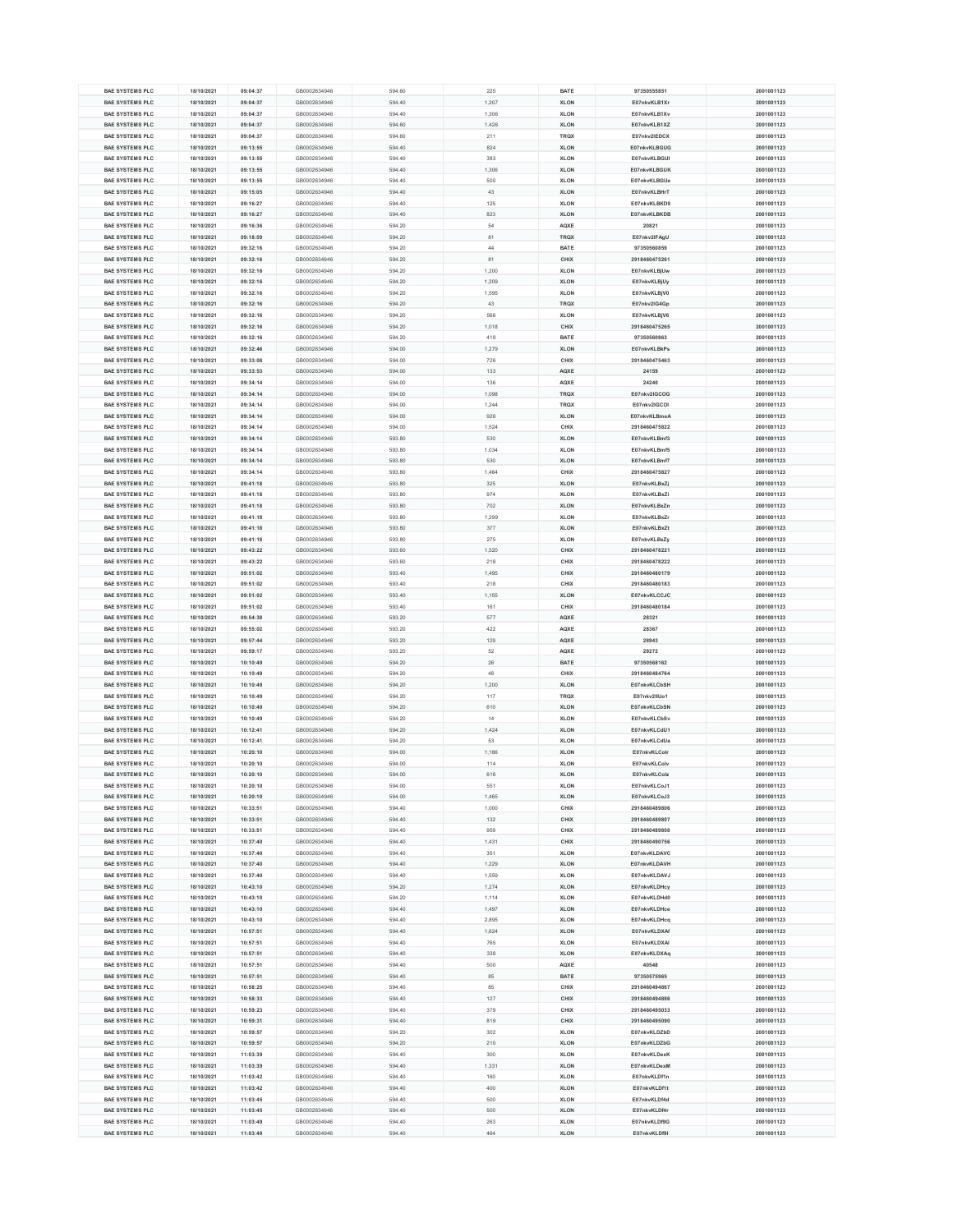| <b>BAE SYSTEMS PLC</b><br><b>BAE SYSTEMS PLC</b> | 18/10/2021 |          |              |        |       |             |               |            |
|--------------------------------------------------|------------|----------|--------------|--------|-------|-------------|---------------|------------|
|                                                  |            | 11:03:49 | GB0002634946 | 594.40 | 186   | <b>XLON</b> | E07nkvKLDf9K  | 2001001123 |
|                                                  | 18/10/2021 | 11:03:49 | GB0002634946 | 594.40 | 639   | <b>XLON</b> | E07nkvKLDf9O  | 2001001123 |
| <b>BAE SYSTEMS PLC</b>                           | 18/10/2021 | 11:03:52 | GB0002634946 | 594.20 | 445   | <b>XLON</b> | E07nkvKLDfFw  | 2001001123 |
|                                                  |            |          |              |        |       |             |               |            |
| <b>BAE SYSTEMS PLC</b>                           | 18/10/2021 | 11:03:52 | GB0002634946 | 594.20 | 332   | <b>XLON</b> | E07nkvKLDfGk  | 2001001123 |
| <b>BAE SYSTEMS PLC</b>                           | 18/10/2021 | 11:03:52 | GB0002634946 | 594.20 | 168   | <b>XLON</b> | E07nkvKLDfGm  | 2001001123 |
| <b>BAE SYSTEMS PLC</b>                           | 18/10/2021 | 11:03:52 | GB0002634946 | 594.20 | 300   | <b>XLON</b> | E07nkvKLDfH4  | 2001001123 |
|                                                  |            |          |              |        |       |             |               |            |
| <b>BAE SYSTEMS PLC</b>                           | 18/10/2021 | 11:03:52 | GB0002634946 | 594.20 | 500   | <b>XLON</b> | E07nkvKLDfHE  | 2001001123 |
| <b>BAE SYSTEMS PLC</b>                           | 18/10/2021 | 11:03:52 | GB0002634946 | 594.20 | 300   | <b>XLON</b> | E07nkvKLDfHK  | 2001001123 |
| <b>BAE SYSTEMS PLC</b>                           | 18/10/2021 | 11:03:52 | GB0002634946 | 594.20 | 161   | <b>XLON</b> | E07nkvKLDfHQ  | 2001001123 |
|                                                  |            |          |              |        |       |             |               |            |
| <b>BAE SYSTEMS PLC</b>                           | 18/10/2021 | 11:03:52 | GB0002634946 | 594.20 | 239   | <b>XLON</b> | E07nkvKLDfHS  | 2001001123 |
| <b>BAE SYSTEMS PLC</b>                           | 18/10/2021 | 11:03:53 | GB0002634946 | 594.20 | 400   | <b>XLON</b> | E07nkvKLDfHd  | 2001001123 |
| <b>BAE SYSTEMS PLC</b>                           | 18/10/2021 | 11:03:53 | GB0002634946 | 594.20 | 500   | <b>XLON</b> | E07nkvKLDfHu  | 2001001123 |
|                                                  |            |          |              |        |       |             |               |            |
| <b>BAE SYSTEMS PLC</b>                           | 18/10/2021 | 11:03:53 | GB0002634946 | 594.20 | 135   | <b>XLON</b> | E07nkvKLDfl2  | 2001001123 |
| <b>BAE SYSTEMS PLC</b>                           | 18/10/2021 | 11:03:53 | GB0002634946 | 594.20 | 365   | <b>XLON</b> | E07nkvKLDfl4  | 2001001123 |
| <b>BAE SYSTEMS PLC</b>                           | 18/10/2021 | 11:03:53 | GB0002634946 | 594.20 | 400   | <b>XLON</b> | E07nkvKLDfIH  | 2001001123 |
|                                                  |            |          |              |        |       |             |               |            |
| <b>BAE SYSTEMS PLC</b>                           | 18/10/2021 | 11:03:53 | GB0002634946 | 594.20 | 500   | <b>XLON</b> | E07nkvKLDfIW  | 2001001123 |
| <b>BAE SYSTEMS PLC</b>                           | 18/10/2021 | 11:03:53 | GB0002634946 | 594.20 | 8     | <b>XLON</b> | E07nkvKLDflw  | 2001001123 |
|                                                  |            |          |              |        |       |             |               |            |
| <b>BAE SYSTEMS PLC</b>                           | 18/10/2021 | 11:03:54 | GB0002634946 | 594.20 | 153   | <b>XLON</b> | E07nkvKLDfKI  | 2001001123 |
| <b>BAE SYSTEMS PLC</b>                           | 18/10/2021 | 11:14:40 | GB0002634946 | 594.60 | 1,144 | <b>BATE</b> | 97350578846   | 2001001123 |
| <b>BAE SYSTEMS PLC</b>                           | 18/10/2021 | 11:16:06 | GB0002634946 | 594.40 | 2,022 | <b>XLON</b> | E07nkvKLDwel  | 2001001123 |
|                                                  |            |          |              |        |       |             |               |            |
| <b>BAE SYSTEMS PLC</b>                           | 18/10/2021 | 11:16:06 | GB0002634946 | 594.40 | 1,554 | <b>XLON</b> | E07nkvKLDweK  | 2001001123 |
| <b>BAE SYSTEMS PLC</b>                           | 18/10/2021 | 11:16:06 | GB0002634946 | 594.40 | 1,308 | <b>XLON</b> | E07nkvKLDweO  | 2001001123 |
| <b>BAE SYSTEMS PLC</b>                           | 18/10/2021 | 11:20:46 | GB0002634946 | 594.40 | 1,457 | <b>XLON</b> | E07nkvKLE3Nw  | 2001001123 |
|                                                  |            |          |              |        |       |             |               |            |
| <b>BAE SYSTEMS PLC</b>                           | 18/10/2021 | 11:20:46 | GB0002634946 | 594.40 | 614   | <b>XLON</b> | E07nkvKLE3Ny  | 2001001123 |
| <b>BAE SYSTEMS PLC</b>                           | 18/10/2021 | 11:20:46 | GB0002634946 | 594.40 | 1,166 | <b>XLON</b> | E07nkvKLE3OE  | 2001001123 |
| <b>BAE SYSTEMS PLC</b>                           | 18/10/2021 | 11:21:47 | GB0002634946 | 594.20 | 44    | <b>AQXE</b> | 45114         | 2001001123 |
|                                                  |            |          |              |        |       |             |               |            |
| <b>BAE SYSTEMS PLC</b>                           | 18/10/2021 | 11:24:38 | GB0002634946 | 594.20 | 964   | <b>BATE</b> | 97350580617   | 2001001123 |
| <b>BAE SYSTEMS PLC</b>                           | 18/10/2021 | 11:24:38 | GB0002634946 | 594.20 | 48    | <b>BATE</b> | 97350580618   | 2001001123 |
| <b>BAE SYSTEMS PLC</b>                           | 18/10/2021 | 11:24:38 | GB0002634946 | 594.20 | 89    | <b>CHIX</b> | 2918460500910 | 2001001123 |
|                                                  |            |          |              |        |       |             |               |            |
| <b>BAE SYSTEMS PLC</b>                           | 18/10/2021 | 11:24:38 | GB0002634946 | 594.20 | 125   | <b>TRQX</b> | E07nkv2INSgM  | 2001001123 |
| <b>BAE SYSTEMS PLC</b>                           | 18/10/2021 | 11:24:38 | GB0002634946 | 594.20 | 363   | <b>XLON</b> | E07nkvKLE7xE  | 2001001123 |
| <b>BAE SYSTEMS PLC</b>                           | 18/10/2021 | 11:24:38 | GB0002634946 | 594.20 | 1,289 | <b>XLON</b> | E07nkvKLE7xG  | 2001001123 |
|                                                  |            |          |              |        |       |             |               |            |
| <b>BAE SYSTEMS PLC</b>                           | 18/10/2021 | 11:24:38 | GB0002634946 | 594.20 | 1,200 | <b>XLON</b> | E07nkvKLE7xK  | 2001001123 |
| <b>BAE SYSTEMS PLC</b>                           | 18/10/2021 | 11:24:38 | GB0002634946 | 594.20 | 1,018 | <b>CHIX</b> | 2918460500913 | 2001001123 |
|                                                  |            |          |              |        | 210   |             |               |            |
| <b>BAE SYSTEMS PLC</b>                           | 18/10/2021 | 11:24:38 | GB0002634946 | 594.20 |       | <b>XLON</b> | E07nkvKLE7xh  | 2001001123 |
| <b>BAE SYSTEMS PLC</b>                           | 18/10/2021 | 11:24:38 | GB0002634946 | 594.20 | 527   | <b>XLON</b> | E07nkvKLE7xj  | 2001001123 |
| <b>BAE SYSTEMS PLC</b>                           | 18/10/2021 | 11:24:38 | GB0002634946 | 594.20 | 473   | <b>XLON</b> | E07nkvKLE7xz  | 2001001123 |
|                                                  |            |          |              |        |       |             |               |            |
| <b>BAE SYSTEMS PLC</b>                           | 18/10/2021 | 11:24:38 | GB0002634946 | 594.20 | 127   | <b>XLON</b> | E07nkvKLE7y4  | 2001001123 |
| <b>BAE SYSTEMS PLC</b>                           | 18/10/2021 | 11:24:38 | GB0002634946 | 594.20 | 500   | <b>XLON</b> | E07nkvKLE7y6  | 2001001123 |
| <b>BAE SYSTEMS PLC</b>                           | 18/10/2021 | 11:24:39 | GB0002634946 | 594.20 | 13    | <b>AQXE</b> | 45618         | 2001001123 |
|                                                  |            |          |              |        |       |             |               |            |
| <b>BAE SYSTEMS PLC</b>                           | 18/10/2021 | 11:25:12 | GB0002634946 | 594.00 | 1,109 | <b>CHIX</b> | 2918460501153 | 2001001123 |
| <b>BAE SYSTEMS PLC</b>                           | 18/10/2021 | 11:25:12 | GB0002634946 | 594.00 | 636   | <b>TRQX</b> | E07nkv2INUyb  | 2001001123 |
| <b>BAE SYSTEMS PLC</b>                           | 18/10/2021 | 11:25:12 | GB0002634946 | 594.00 | 1,050 | <b>TRQX</b> | E07nkv2lNUyd  | 2001001123 |
|                                                  |            |          |              |        |       |             |               |            |
| <b>BAE SYSTEMS PLC</b>                           | 18/10/2021 | 11:25:12 | GB0002634946 | 594.00 | 1,281 | <b>XLON</b> | E07nkvKLE90E  | 2001001123 |
| <b>BAE SYSTEMS PLC</b>                           | 18/10/2021 | 11:25:12 | GB0002634946 | 594.00 | 1,465 | <b>XLON</b> | E07nkvKLE90G  | 2001001123 |
| <b>BAE SYSTEMS PLC</b>                           | 18/10/2021 | 11:25:12 | GB0002634946 | 594.00 | 697   | <b>TRQX</b> | E07nkv2INUyf  | 2001001123 |
|                                                  |            |          |              |        |       |             |               |            |
| <b>BAE SYSTEMS PLC</b>                           | 18/10/2021 | 11:25:12 | GB0002634946 | 594.00 | 231   | <b>XLON</b> | E07nkvKLE90Q  | 2001001123 |
| <b>BAE SYSTEMS PLC</b>                           | 18/10/2021 | 11:25:12 | GB0002634946 | 594.00 | 583   | <b>XLON</b> | E07nkvKLE90S  | 2001001123 |
| <b>BAE SYSTEMS PLC</b>                           | 18/10/2021 | 11:30:40 | GB0002634946 | 593.80 | 1,259 | <b>XLON</b> | E07nkvKLEEE3  | 2001001123 |
|                                                  |            |          |              |        |       |             |               |            |
| <b>BAE SYSTEMS PLC</b>                           | 18/10/2021 | 11:34:05 | GB0002634946 | 593.60 | 1,339 | <b>CHIX</b> | 2918460502807 | 2001001123 |
| <b>BAE SYSTEMS PLC</b>                           | 18/10/2021 | 11:34:05 | GB0002634946 |        |       |             |               |            |
|                                                  |            |          |              | 593.60 | 1,897 | <b>CHIX</b> | 2918460502808 | 2001001123 |
|                                                  |            |          |              |        |       |             |               |            |
| <b>BAE SYSTEMS PLC</b>                           | 18/10/2021 | 11:34:05 | GB0002634946 | 593.60 | 1,741 | <b>TRQX</b> | E07nkv2IO0Xk  | 2001001123 |
| <b>BAE SYSTEMS PLC</b>                           | 18/10/2021 | 11:34:05 | GB0002634946 | 593.40 | 1,546 | <b>XLON</b> | E07nkvKLEHo1  | 2001001123 |
| <b>BAE SYSTEMS PLC</b>                           | 18/10/2021 | 11:35:17 | GB0002634946 | 593.40 |       |             | E07nkvKLEIvc  | 2001001123 |
|                                                  |            |          |              |        | 1,223 | <b>XLON</b> |               |            |
| <b>BAE SYSTEMS PLC</b>                           | 18/10/2021 | 11:35:17 | GB0002634946 | 593.20 | 27    | <b>CHIX</b> | 2918460503001 | 2001001123 |
| <b>BAE SYSTEMS PLC</b>                           | 18/10/2021 | 11:35:17 | GB0002634946 | 593.20 | 389   | <b>CHIX</b> | 2918460503002 | 2001001123 |
| <b>BAE SYSTEMS PLC</b>                           | 18/10/2021 | 11:35:17 | GB0002634946 | 593.20 | 27    | <b>CHIX</b> | 2918460503003 | 2001001123 |
|                                                  |            |          |              |        |       |             |               |            |
| <b>BAE SYSTEMS PLC</b>                           | 18/10/2021 | 11:35:17 | GB0002634946 | 593.20 | 390   | <b>XLON</b> | E07nkvKLEIwh  | 2001001123 |
| <b>BAE SYSTEMS PLC</b>                           | 18/10/2021 | 11:35:17 | GB0002634946 | 593.20 | 225   | <b>TRQX</b> | E07nkv2IO55b  | 2001001123 |
| <b>BAE SYSTEMS PLC</b>                           | 18/10/2021 | 11:35:17 | GB0002634946 | 593.20 | 742   | <b>XLON</b> | E07nkvKLEIwk  | 2001001123 |
|                                                  |            |          |              |        |       |             |               |            |
| <b>BAE SYSTEMS PLC</b>                           | 18/10/2021 | 11:35:17 | GB0002634946 | 593.20 | 390   | <b>XLON</b> | E07nkvKLEIwm  | 2001001123 |
| <b>BAE SYSTEMS PLC</b>                           | 18/10/2021 | 11:43:05 | GB0002634946 | 593.40 | 491   | <b>XLON</b> | E07nkvKLERkh  | 2001001123 |
|                                                  |            |          |              |        |       |             |               |            |
| <b>BAE SYSTEMS PLC</b>                           | 18/10/2021 | 11:43:22 | GB0002634946 | 593.40 | 447   | <b>XLON</b> | E07nkvKLES2n  | 2001001123 |
| <b>BAE SYSTEMS PLC</b>                           | 18/10/2021 | 11:43:24 | GB0002634946 | 593.40 | 379   | <b>XLON</b> | E07nkvKLES3P  | 2001001123 |
| <b>BAE SYSTEMS PLC</b>                           | 18/10/2021 | 11:45:04 | GB0002634946 | 593.40 | 1,317 | <b>XLON</b> | E07nkvKLETdN  | 2001001123 |
| <b>BAE SYSTEMS PLC</b>                           | 18/10/2021 | 11:45:19 | GB0002634946 | 593.40 | 1,245 | <b>XLON</b> | E07nkvKLETv5  | 2001001123 |
|                                                  |            |          |              |        |       |             |               |            |
| <b>BAE SYSTEMS PLC</b>                           | 18/10/2021 | 11:45:19 | GB0002634946 | 593.40 | 1,317 | <b>XLON</b> | E07nkvKLETv7  | 2001001123 |
| <b>BAE SYSTEMS PLC</b>                           | 18/10/2021 | 11:45:19 | GB0002634946 | 593.40 | 1,245 | <b>XLON</b> | E07nkvKLETvl  | 2001001123 |
|                                                  |            |          |              |        |       |             |               |            |
| <b>BAE SYSTEMS PLC</b>                           | 18/10/2021 | 11:45:19 | GB0002634946 | 593.40 | 147   | <b>XLON</b> | E07nkvKLETvK  | 2001001123 |
| <b>BAE SYSTEMS PLC</b>                           | 18/10/2021 | 11:45:19 | GB0002634946 | 593.40 | 5     | <b>XLON</b> | E07nkvKLETvQ  | 2001001123 |
| <b>BAE SYSTEMS PLC</b>                           | 18/10/2021 | 11:50:17 | GB0002634946 | 593.20 | 536   | <b>CHIX</b> | 2918460505870 | 2001001123 |
|                                                  |            |          |              |        |       |             |               |            |
| <b>BAE SYSTEMS PLC</b>                           | 18/10/2021 | 12:02:20 | GB0002634946 | 593.40 | 1,200 | <b>XLON</b> | E07nkvKLEIBd  | 2001001123 |
| <b>BAE SYSTEMS PLC</b>                           | 18/10/2021 | 12:02:20 | GB0002634946 | 593.40 | 92    | <b>CHIX</b> | 2918460508032 | 2001001123 |
| <b>BAE SYSTEMS PLC</b>                           | 18/10/2021 | 12:02:20 | GB0002634946 | 593.40 | 50    | <b>BATE</b> | 97350585886   | 2001001123 |
|                                                  |            |          |              |        |       |             |               |            |
| <b>BAE SYSTEMS PLC</b>                           | 18/10/2021 | 12:02:20 | GB0002634946 | 593.40 | 867   | <b>XLON</b> | E07nkvKLEIBm  | 2001001123 |
| <b>BAE SYSTEMS PLC</b>                           | 18/10/2021 | 12:02:20 | GB0002634946 | 593.40 | 50    | <b>BATE</b> | 97350585889   | 2001001123 |
| <b>BAE SYSTEMS PLC</b>                           | 18/10/2021 | 12:02:20 | GB0002634946 | 593.40 | 50    | <b>BATE</b> | 97350585890   | 2001001123 |
|                                                  |            |          |              |        |       |             |               |            |
| <b>BAE SYSTEMS PLC</b>                           | 18/10/2021 | 12:02:20 | GB0002634946 | 593.40 | 50    | <b>BATE</b> | 97350585891   | 2001001123 |
| <b>BAE SYSTEMS PLC</b>                           | 18/10/2021 | 12:02:20 | GB0002634946 | 593.40 | 50    | <b>BATE</b> | 97350585892   | 2001001123 |
| <b>BAE SYSTEMS PLC</b>                           | 18/10/2021 | 12:02:20 | GB0002634946 | 593.40 | 50    | <b>BATE</b> | 97350585893   | 2001001123 |
|                                                  |            |          |              |        |       |             |               |            |
| <b>BAE SYSTEMS PLC</b>                           | 18/10/2021 | 12:02:20 | GB0002634946 | 593.40 | 50    | <b>BATE</b> | 97350585894   | 2001001123 |
| <b>BAE SYSTEMS PLC</b>                           | 18/10/2021 | 12:02:20 | GB0002634946 | 593.40 | 50    | <b>BATE</b> | 97350585895   | 2001001123 |
| <b>BAE SYSTEMS PLC</b>                           | 18/10/2021 | 12:02:20 | GB0002634946 | 593.40 | 50    | <b>BATE</b> | 97350585896   | 2001001123 |
|                                                  |            |          |              |        |       |             |               |            |
| <b>BAE SYSTEMS PLC</b>                           | 18/10/2021 | 12:02:20 | GB0002634946 | 593.40 | 50    | <b>BATE</b> | 97350585897   | 2001001123 |
| <b>BAE SYSTEMS PLC</b>                           | 18/10/2021 | 12:02:20 | GB0002634946 | 593.40 | 50    | <b>BATE</b> | 97350585898   | 2001001123 |
| <b>BAE SYSTEMS PLC</b>                           | 18/10/2021 |          | GB0002634946 | 593.40 | 50    | <b>BATE</b> | 97350585899   | 2001001123 |
|                                                  |            | 12:02:20 |              |        |       |             |               |            |
| <b>BAE SYSTEMS PLC</b>                           | 18/10/2021 | 12:02:20 | GB0002634946 | 593.40 | 50    | <b>BATE</b> | 97350585900   | 2001001123 |
| <b>BAE SYSTEMS PLC</b>                           | 18/10/2021 | 12:02:20 | GB0002634946 | 593.40 | 39    | <b>BATE</b> | 97350585901   | 2001001123 |
|                                                  |            |          |              |        |       |             |               |            |
| <b>BAE SYSTEMS PLC</b>                           | 18/10/2021 | 12:19:47 | GB0002634946 | 593.60 | 339   | <b>BATE</b> | 97350588273   | 2001001123 |
| <b>BAE SYSTEMS PLC</b>                           | 18/10/2021 | 12:19:47 | GB0002634946 | 593.60 | 240   | <b>BATE</b> | 97350588274   | 2001001123 |
| <b>BAE SYSTEMS PLC</b>                           | 18/10/2021 | 12:19:47 | GB0002634946 | 593.60 | 1,601 | <b>BATE</b> | 97350588275   | 2001001123 |
|                                                  |            |          |              |        |       |             |               |            |
| <b>BAE SYSTEMS PLC</b>                           | 18/10/2021 | 12:19:47 | GB0002634946 | 593.60 | 626   | <b>CHIX</b> | 2918460511110 | 2001001123 |
| <b>BAE SYSTEMS PLC</b>                           | 18/10/2021 | 12:19:47 | GB0002634946 | 593.60 | 443   | <b>CHIX</b> | 2918460511111 | 2001001123 |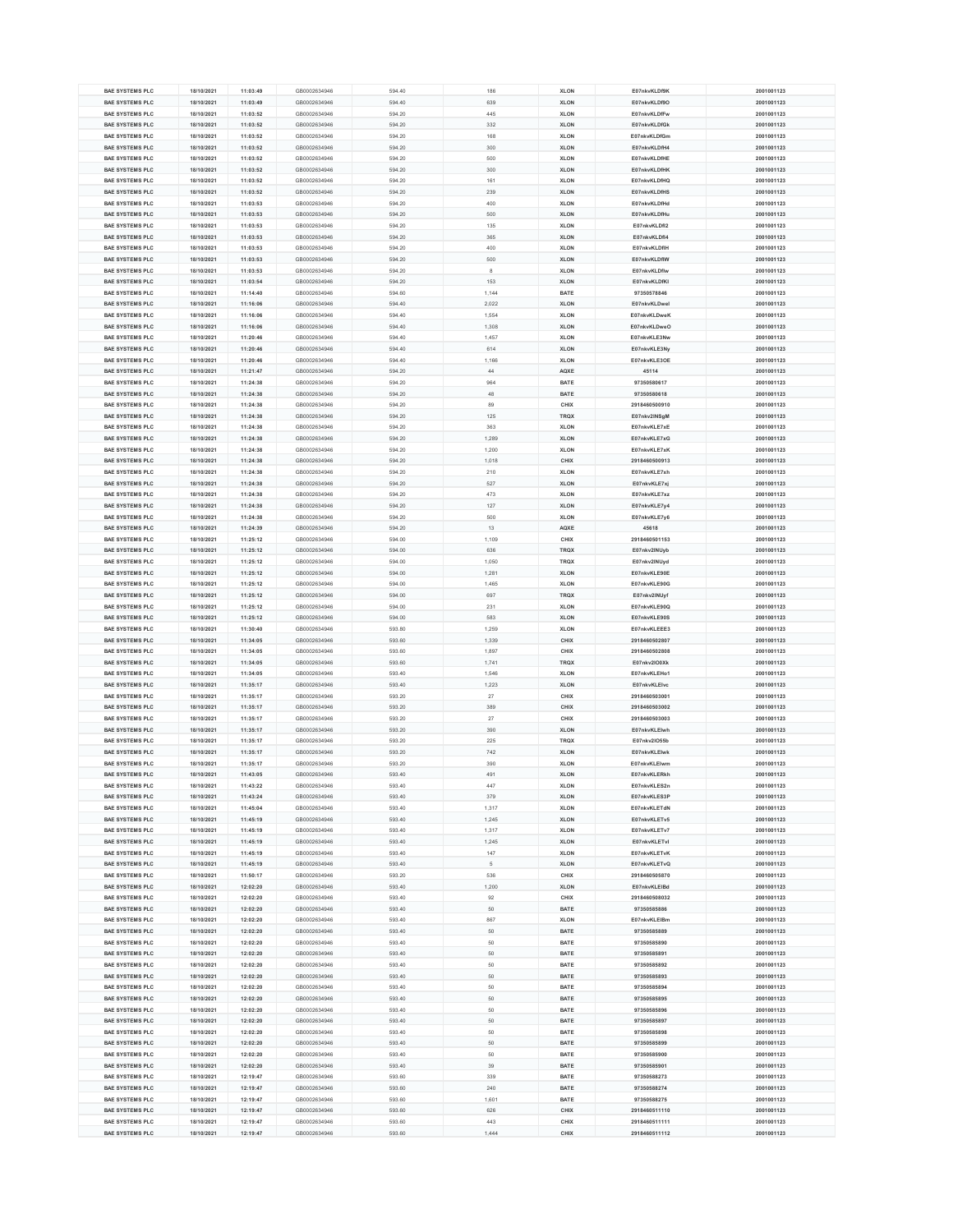| <b>BAE SYSTEMS PLC</b> | 18/10/2021 | 12:19:47 | GB0002634946 | 593.60 | 2,150 | <b>XLON</b> | E07nkvKLF35m  | 2001001123 |
|------------------------|------------|----------|--------------|--------|-------|-------------|---------------|------------|
| <b>BAE SYSTEMS PLC</b> | 18/10/2021 | 12:19:47 | GB0002634946 | 593.60 | 1,521 | <b>XLON</b> | E07nkvKLF35q  | 2001001123 |
|                        |            |          |              |        |       |             |               |            |
| <b>BAE SYSTEMS PLC</b> | 18/10/2021 | 12:19:47 | GB0002634946 | 593.60 | 318   | <b>TRQX</b> | E07nkv2IQXS0  | 2001001123 |
| <b>BAE SYSTEMS PLC</b> | 18/10/2021 | 12:19:47 | GB0002634946 | 593.60 | 225   | <b>TRQX</b> | E07nkv2IQXS4  | 2001001123 |
| <b>BAE SYSTEMS PLC</b> | 18/10/2021 | 12:19:47 | GB0002634946 | 593.60 | 418   | <b>CHIX</b> | 2918460511113 | 2001001123 |
| <b>BAE SYSTEMS PLC</b> | 18/10/2021 | 12:19:47 | GB0002634946 | 593.60 | 296   | <b>AQXE</b> | 54480         | 2001001123 |
| <b>BAE SYSTEMS PLC</b> | 18/10/2021 | 12:19:47 | GB0002634946 | 593.40 | 201   | <b>TRQX</b> | E07nkv2IQXSo  | 2001001123 |
|                        |            |          |              |        |       |             |               |            |
| <b>BAE SYSTEMS PLC</b> | 18/10/2021 | 12:19:47 | GB0002634946 | 593.40 | 1,148 | <b>TRQX</b> | E07nkv2IQXSq  | 2001001123 |
| <b>BAE SYSTEMS PLC</b> | 18/10/2021 | 12:19:47 | GB0002634946 | 593.40 | 1,532 | <b>XLON</b> | E07nkvKLF36q  | 2001001123 |
| <b>BAE SYSTEMS PLC</b> | 18/10/2021 | 12:19:47 | GB0002634946 | 593.40 | 1,365 | <b>XLON</b> | E07nkvKLF36s  | 2001001123 |
| <b>BAE SYSTEMS PLC</b> | 18/10/2021 | 12:19:47 | GB0002634946 | 593.40 | 1,532 | <b>XLON</b> | E07nkvKLF373  | 2001001123 |
|                        |            |          |              |        |       |             |               |            |
| <b>BAE SYSTEMS PLC</b> | 18/10/2021 | 12:19:47 | GB0002634946 | 593.40 | 555   | <b>XLON</b> | E07nkvKLF375  | 2001001123 |
| <b>BAE SYSTEMS PLC</b> | 18/10/2021 | 12:19:47 | GB0002634946 | 593.40 | 397   | <b>CHIX</b> | 2918460511117 | 2001001123 |
| <b>BAE SYSTEMS PLC</b> | 18/10/2021 | 12:19:47 | GB0002634946 | 593.40 | 205   | <b>XLON</b> | E07nkvKLF37G  | 2001001123 |
| <b>BAE SYSTEMS PLC</b> | 18/10/2021 | 12:19:47 | GB0002634946 | 593.40 | 481   | <b>CHIX</b> | 2918460511119 | 2001001123 |
| <b>BAE SYSTEMS PLC</b> | 18/10/2021 | 12:19:48 | GB0002634946 | 593.20 | 154   | <b>XLON</b> | E07nkvKLF38r  | 2001001123 |
|                        |            |          |              |        |       |             |               |            |
| <b>BAE SYSTEMS PLC</b> | 18/10/2021 | 12:20:03 | GB0002634946 | 593.20 | 1,296 | <b>TRQX</b> | E07nkv2IQYSD  | 2001001123 |
| <b>BAE SYSTEMS PLC</b> | 18/10/2021 | 12:20:03 | GB0002634946 | 593.20 | 1,058 | <b>XLON</b> | E07nkvKLF3RF  | 2001001123 |
| <b>BAE SYSTEMS PLC</b> | 18/10/2021 | 12:20:03 | GB0002634946 | 593.20 | 2,018 | <b>XLON</b> | E07nkvKLF3RJ  | 2001001123 |
| <b>BAE SYSTEMS PLC</b> | 18/10/2021 | 12:20:03 | GB0002634946 | 593.20 | 527   | <b>BATE</b> | 97350588343   | 2001001123 |
| <b>BAE SYSTEMS PLC</b> | 18/10/2021 | 12:20:03 | GB0002634946 | 593.20 | 1,212 | <b>XLON</b> | E07nkvKLF3RR  | 2001001123 |
|                        |            |          |              |        |       |             |               |            |
| <b>BAE SYSTEMS PLC</b> | 18/10/2021 | 12:20:03 | GB0002634946 | 593.20 | 308   | <b>XLON</b> | E07nkvKLF3RT  | 2001001123 |
| <b>BAE SYSTEMS PLC</b> | 18/10/2021 | 12:20:03 | GB0002634946 | 593.20 | 1,511 | <b>BATE</b> | 97350588344   | 2001001123 |
| <b>BAE SYSTEMS PLC</b> | 18/10/2021 | 12:20:04 | GB0002634946 | 593.00 | 312   | <b>XLON</b> | E07nkvKLF3VP  | 2001001123 |
| <b>BAE SYSTEMS PLC</b> | 18/10/2021 | 12:20:04 | GB0002634946 | 593.00 | 161   | <b>XLON</b> | E07nkvKLF3VR  | 2001001123 |
| <b>BAE SYSTEMS PLC</b> | 18/10/2021 | 12:20:04 | GB0002634946 | 593.00 | 225   | <b>XLON</b> | E07nkvKLF3VT  | 2001001123 |
|                        |            |          |              |        |       |             |               |            |
| <b>BAE SYSTEMS PLC</b> | 18/10/2021 | 12:20:04 | GB0002634946 | 593.00 | 448   | <b>XLON</b> | E07nkvKLF3VV  | 2001001123 |
| <b>BAE SYSTEMS PLC</b> | 18/10/2021 | 12:20:04 | GB0002634946 | 593.00 | 1,389 | <b>XLON</b> | E07nkvKLF3VX  | 2001001123 |
| <b>BAE SYSTEMS PLC</b> | 18/10/2021 | 12:20:04 | GB0002634946 | 593.00 | 499   | <b>XLON</b> | E07nkvKLF3VZ  | 2001001123 |
| <b>BAE SYSTEMS PLC</b> | 18/10/2021 | 12:20:04 | GB0002634946 | 593.00 | 57    | <b>XLON</b> | E07nkvKLF3Vd  | 2001001123 |
|                        |            | 12:20:04 |              | 593.00 | 1,934 | <b>CHIX</b> |               |            |
| <b>BAE SYSTEMS PLC</b> | 18/10/2021 |          | GB0002634946 |        |       |             | 2918460511189 | 2001001123 |
| <b>BAE SYSTEMS PLC</b> | 18/10/2021 | 12:26:09 | GB0002634946 | 592.80 |       | <b>BATE</b> | 97350589344   | 2001001123 |
| <b>BAE SYSTEMS PLC</b> | 18/10/2021 | 12:27:01 | GB0002634946 | 592.80 | 1,289 | <b>BATE</b> | 97350589453   | 2001001123 |
| <b>BAE SYSTEMS PLC</b> | 18/10/2021 | 12:37:07 | GB0002634946 | 592.60 | 750   | <b>CHIX</b> | 2918460514607 | 2001001123 |
| <b>BAE SYSTEMS PLC</b> | 18/10/2021 | 12:37:07 | GB0002634946 | 592.60 | 333   | <b>CHIX</b> | 2918460514608 | 2001001123 |
|                        |            |          |              |        |       |             |               |            |
| <b>BAE SYSTEMS PLC</b> | 18/10/2021 | 12:37:18 | GB0002634946 | 592.40 | 529   | <b>XLON</b> | E07nkvKLFK4n  | 2001001123 |
| <b>BAE SYSTEMS PLC</b> | 18/10/2021 | 12:37:47 | GB0002634946 | 592.40 | 1,321 | <b>XLON</b> | E07nkvKLFKS5  | 2001001123 |
| <b>BAE SYSTEMS PLC</b> | 18/10/2021 | 12:37:47 | GB0002634946 | 592.40 | 2,125 | <b>BATE</b> | 97350590970   | 2001001123 |
| <b>BAE SYSTEMS PLC</b> | 18/10/2021 | 12:39:38 | GB0002634946 | 592.20 | 1,244 | <b>XLON</b> | E07nkvKLFMZ6  | 2001001123 |
| <b>BAE SYSTEMS PLC</b> | 18/10/2021 | 12:39:38 | GB0002634946 | 592.20 | 530   | <b>XLON</b> | E07nkvKLFMZQ  | 2001001123 |
|                        |            |          |              |        |       |             |               |            |
| <b>BAE SYSTEMS PLC</b> | 18/10/2021 | 12:39:38 | GB0002634946 | 592.20 | 87    | <b>XLON</b> | E07nkvKLFMZS  | 2001001123 |
| <b>BAE SYSTEMS PLC</b> | 18/10/2021 | 12:39:38 | GB0002634946 | 592.20 | 627   | <b>XLON</b> | E07nkvKLFMZV  | 2001001123 |
| <b>BAE SYSTEMS PLC</b> | 18/10/2021 | 12:39:38 | GB0002634946 | 592.20 | 87    | <b>XLON</b> | E07nkvKLFMZX  | 2001001123 |
| <b>BAE SYSTEMS PLC</b> | 18/10/2021 | 12:39:38 | GB0002634946 | 592.20 | 550   | <b>AQXE</b> | 58077         | 2001001123 |
| <b>BAE SYSTEMS PLC</b> | 18/10/2021 | 12:42:15 | GB0002634946 | 592.00 | 551   | <b>AQXE</b> | 58486         | 2001001123 |
|                        |            |          |              |        |       |             |               |            |
|                        |            |          |              |        |       |             |               |            |
| <b>BAE SYSTEMS PLC</b> | 18/10/2021 | 12:42:28 | GB0002634946 | 592.00 | 670   | <b>AQXE</b> | 58518         | 2001001123 |
| <b>BAE SYSTEMS PLC</b> | 18/10/2021 | 12:43:03 | GB0002634946 | 592.00 | 163   | <b>AQXE</b> | 58599         | 2001001123 |
| <b>BAE SYSTEMS PLC</b> | 18/10/2021 | 12:43:03 | GB0002634946 | 592.00 | 260   | <b>AQXE</b> | 58600         | 2001001123 |
|                        |            |          |              |        |       |             |               |            |
| <b>BAE SYSTEMS PLC</b> | 18/10/2021 | 12:43:58 | GB0002634946 | 592.00 | 917   | <b>XLON</b> | E07nkvKLFQRe  | 2001001123 |
| <b>BAE SYSTEMS PLC</b> | 18/10/2021 | 12:48:41 | GB0002634946 | 591.40 | 1,156 | <b>CHIX</b> | 2918460516950 | 2001001123 |
| <b>BAE SYSTEMS PLC</b> | 18/10/2021 | 12:51:25 | GB0002634946 | 591.00 | 992   | <b>AQXE</b> | 60176         | 2001001123 |
| <b>BAE SYSTEMS PLC</b> | 18/10/2021 | 12:52:45 | GB0002634946 | 591.00 | 443   | <b>AQXE</b> | 60438         | 2001001123 |
| <b>BAE SYSTEMS PLC</b> | 18/10/2021 | 12:52:59 | GB0002634946 | 590.60 | 248   | <b>XLON</b> | E07nkvKLFa30  | 2001001123 |
|                        | 18/10/2021 |          | GB0002634946 |        |       | <b>TRQX</b> |               | 2001001123 |
| <b>BAE SYSTEMS PLC</b> |            | 12:58:38 |              | 590.80 | 1,402 |             | E07nkv2lSggs  |            |
| <b>BAE SYSTEMS PLC</b> | 18/10/2021 | 12:58:38 | GB0002634946 | 590.80 | 1,126 | <b>XLON</b> | E07nkvKLFh4q  | 2001001123 |
| <b>BAE SYSTEMS PLC</b> | 18/10/2021 | 12:58:38 | GB0002634946 | 590.80 | 379   | <b>TRQX</b> | E07nkv2lSggv  | 2001001123 |
| <b>BAE SYSTEMS PLC</b> | 18/10/2021 | 13:00:08 | GB0002634946 | 590.60 | 198   | <b>TRQX</b> | E07nkv2lSkuZ  | 2001001123 |
| <b>BAE SYSTEMS PLC</b> | 18/10/2021 | 13:00:08 | GB0002634946 | 590.60 | 1,179 | <b>XLON</b> | E07nkvKLFila  | 2001001123 |
|                        |            |          |              |        |       |             |               |            |
| <b>BAE SYSTEMS PLC</b> | 18/10/2021 | 13:00:08 | GB0002634946 | 590.60 | 241   | <b>XLON</b> | E07nkvKLFilc  | 2001001123 |
| <b>BAE SYSTEMS PLC</b> | 18/10/2021 | 13:00:08 | GB0002634946 | 590.60 | 938   | <b>XLON</b> | E07nkvKLFilY  | 2001001123 |
| <b>BAE SYSTEMS PLC</b> | 18/10/2021 | 13:00:08 | GB0002634946 | 590.60 | 1,099 | <b>XLON</b> | E07nkvKLFiJB  | 2001001123 |
| <b>BAE SYSTEMS PLC</b> | 18/10/2021 | 13:00:08 | GB0002634946 | 590.60 | 390   | <b>CHIX</b> | 2918460519401 | 2001001123 |
| <b>BAE SYSTEMS PLC</b> | 18/10/2021 | 13:00:08 | GB0002634946 | 590.60 | 472   | <b>TRQX</b> | E07nkv2ISI1j  | 2001001123 |
| <b>BAE SYSTEMS PLC</b> | 18/10/2021 | 13:00:09 | GB0002634946 | 590.40 | 730   | <b>XLON</b> | E07nkvKLFiZp  | 2001001123 |
|                        |            |          |              |        |       |             |               |            |
| <b>BAE SYSTEMS PLC</b> | 18/10/2021 | 13:01:31 | GB0002634946 | 590.40 | 916   | <b>XLON</b> | E07nkvKLFkWi  | 2001001123 |
| <b>BAE SYSTEMS PLC</b> | 18/10/2021 | 13:01:31 | GB0002634946 | 590.40 | 1,484 | <b>XLON</b> | E07nkvKLFkWk  | 2001001123 |
| <b>BAE SYSTEMS PLC</b> | 18/10/2021 | 13:01:31 | GB0002634946 | 590.40 | 1,200 | <b>XLON</b> | E07nkvKLFkWm  | 2001001123 |
| <b>BAE SYSTEMS PLC</b> | 18/10/2021 | 13:01:59 | GB0002634946 | 590.20 | 1,252 | <b>XLON</b> | E07nkvKLFI8x  | 2001001123 |
| <b>BAE SYSTEMS PLC</b> | 18/10/2021 | 13:01:59 | GB0002634946 | 590.20 | 823   | <b>XLON</b> | E07nkvKLFI93  | 2001001123 |
|                        |            |          |              |        |       |             |               |            |
| <b>BAE SYSTEMS PLC</b> | 18/10/2021 | 13:01:59 | GB0002634946 | 590.20 | 1,252 | <b>XLON</b> | E07nkvKLFIEs  | 2001001123 |
| <b>BAE SYSTEMS PLC</b> | 18/10/2021 | 13:01:59 | GB0002634946 | 590.20 | 243   | <b>XLON</b> | E07nkvKLFIIe  | 2001001123 |
| <b>BAE SYSTEMS PLC</b> | 18/10/2021 | 13:03:11 | GB0002634946 | 590.00 | 1,386 | <b>XLON</b> | E07nkvKLFo0F  | 2001001123 |
| <b>BAE SYSTEMS PLC</b> | 18/10/2021 | 13:03:11 | GB0002634946 | 590.00 | 1,080 | <b>XLON</b> | E07nkvKLFo0H  | 2001001123 |
| <b>BAE SYSTEMS PLC</b> | 18/10/2021 |          | GB0002634946 | 590.00 |       | <b>BATE</b> | 97350595495   | 2001001123 |
|                        |            | 13:03:26 |              |        | 578   |             |               |            |
| <b>BAE SYSTEMS PLC</b> | 18/10/2021 | 13:03:26 | GB0002634946 | 590.00 | 1,428 | <b>BATE</b> | 97350595496   | 2001001123 |
| <b>BAE SYSTEMS PLC</b> | 18/10/2021 | 13:11:12 | GB0002634946 | 590.00 | 212   | <b>BATE</b> | 97350596967   | 2001001123 |
| <b>BAE SYSTEMS PLC</b> | 18/10/2021 | 13:11:12 | GB0002634946 | 590.00 | 393   | <b>CHIX</b> | 2918460522352 | 2001001123 |
| <b>BAE SYSTEMS PLC</b> | 18/10/2021 | 13:11:12 | GB0002634946 | 590.00 | 1,349 | <b>XLON</b> | E07nkvKLG0Fz  | 2001001123 |
| <b>BAE SYSTEMS PLC</b> | 18/10/2021 | 13:11:12 | GB0002634946 | 590.00 | 199   | <b>TRQX</b> | E07nkv2ITWsJ  | 2001001123 |
|                        |            |          |              |        |       |             |               |            |
| <b>BAE SYSTEMS PLC</b> | 18/10/2021 | 13:11:12 | GB0002634946 | 590.00 | 262   | <b>XLON</b> | E07nkvKLG0GR  | 2001001123 |
| <b>BAE SYSTEMS PLC</b> | 18/10/2021 | 13:13:20 | GB0002634946 | 589.80 | 1,383 | <b>XLON</b> | E07nkvKLG2LT  | 2001001123 |
| <b>BAE SYSTEMS PLC</b> | 18/10/2021 | 13:13:20 | GB0002634946 | 589.80 | 1,351 | <b>XLON</b> | E07nkvKLG2LV  | 2001001123 |
| <b>BAE SYSTEMS PLC</b> | 18/10/2021 | 13:13:20 | GB0002634946 | 589.80 | 386   | <b>XLON</b> | E07nkvKLG2LX  | 2001001123 |
|                        |            |          |              |        |       |             |               |            |
| <b>BAE SYSTEMS PLC</b> | 18/10/2021 | 13:13:20 | GB0002634946 | 589.80 | 1,095 | <b>XLON</b> | E07nkvKLG2Lb  | 2001001123 |
| <b>BAE SYSTEMS PLC</b> | 18/10/2021 | 13:13:20 | GB0002634946 | 589.80 | 402   | <b>CHIX</b> | 2918460522714 | 2001001123 |
| <b>BAE SYSTEMS PLC</b> | 18/10/2021 | 13:13:20 | GB0002634946 | 589.80 | 218   | <b>BATE</b> | 97350597280   | 2001001123 |
| <b>BAE SYSTEMS PLC</b> | 18/10/2021 | 13:13:20 | GB0002634946 | 589.80 | 1,351 | <b>XLON</b> | E07nkvKLG2Li  | 2001001123 |
| <b>BAE SYSTEMS PLC</b> | 18/10/2021 | 13:13:20 | GB0002634946 | 589.80 | 1,481 | <b>XLON</b> | E07nkvKLG2Lk  | 2001001123 |
|                        |            |          |              |        |       |             |               |            |
| <b>BAE SYSTEMS PLC</b> | 18/10/2021 | 13:13:20 | GB0002634946 | 589.80 | 812   | <b>XLON</b> | E07nkvKLG2Lm  | 2001001123 |
| <b>BAE SYSTEMS PLC</b> | 18/10/2021 | 13:13:20 | GB0002634946 | 589.80 | 597   | <b>XLON</b> | E07nkvKLG2Lo  | 2001001123 |
| <b>BAE SYSTEMS PLC</b> | 18/10/2021 | 13:13:20 | GB0002634946 | 589.80 | 1,038 | <b>XLON</b> | E07nkvKLG2Lu  | 2001001123 |
| <b>BAE SYSTEMS PLC</b> | 18/10/2021 | 13:13:20 | GB0002634946 | 589.80 | 764   | <b>XLON</b> | E07nkvKLG2Lw  | 2001001123 |
| <b>BAE SYSTEMS PLC</b> | 18/10/2021 | 13:13:20 | GB0002634946 | 589.80 | 204   | <b>TRQX</b> | E07nkv2ITdY2  | 2001001123 |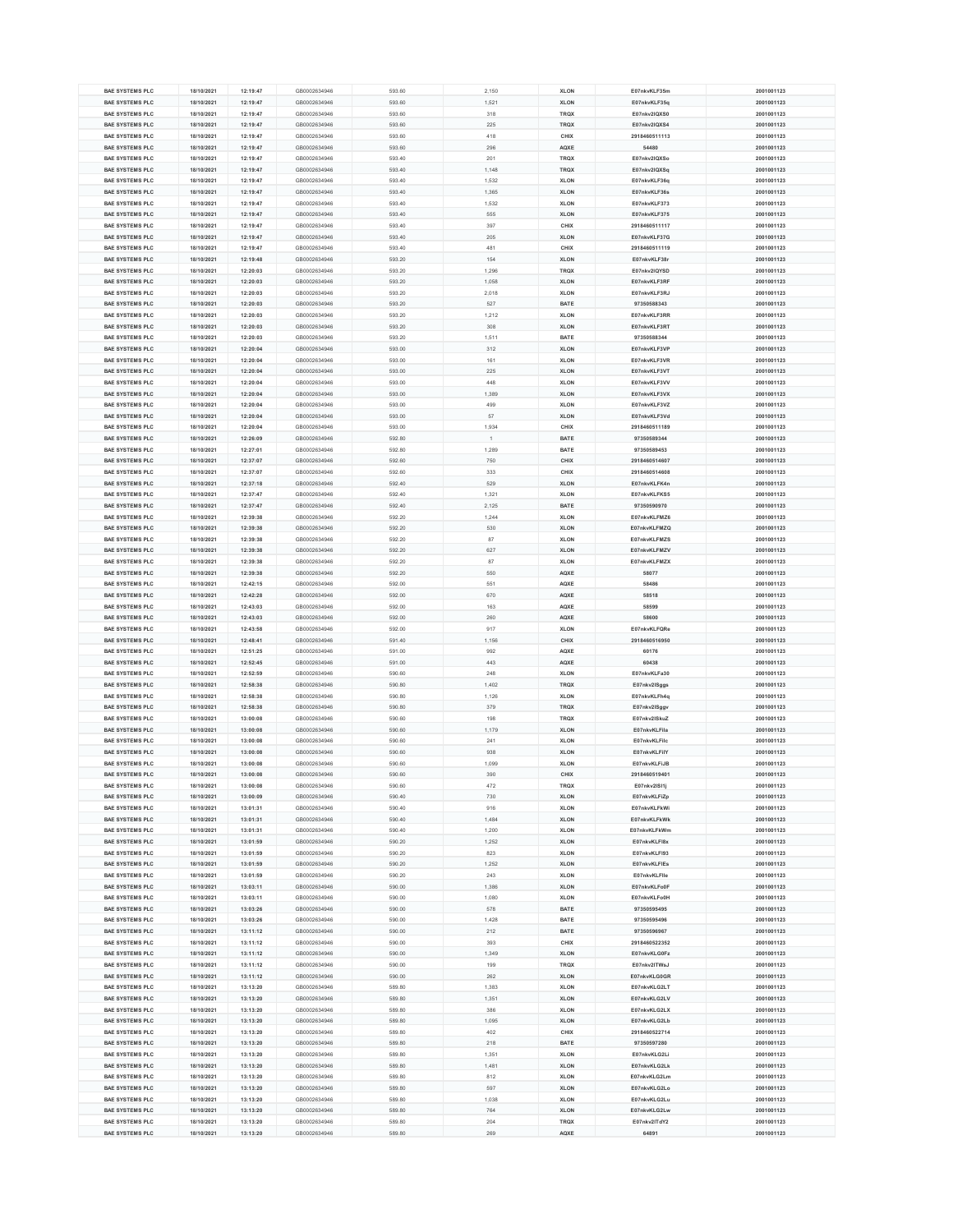| <b>BAE SYSTEMS PLC</b> | 18/10/2021 | 13:13:21 | GB0002634946 | 589.60 | 995   | <b>XLON</b> | E07nkvKLG2Py  | 2001001123 |
|------------------------|------------|----------|--------------|--------|-------|-------------|---------------|------------|
|                        |            |          |              |        |       |             |               |            |
| <b>BAE SYSTEMS PLC</b> | 18/10/2021 | 13:27:12 | GB0002634946 | 589.60 | 884   | <b>XLON</b> | E07nkvKLGJu4  | 2001001123 |
| <b>BAE SYSTEMS PLC</b> | 18/10/2021 | 13:27:12 | GB0002634946 | 589.60 | 1,512 | <b>XLON</b> | E07nkvKLGJu8  | 2001001123 |
| <b>BAE SYSTEMS PLC</b> | 18/10/2021 | 13:27:12 | GB0002634946 | 589.60 | 172   | <b>XLON</b> | E07nkvKLGJuc  | 2001001123 |
| <b>BAE SYSTEMS PLC</b> | 18/10/2021 | 13:27:12 | GB0002634946 | 589.60 | 1,137 | <b>XLON</b> | E07nkvKLGJue  | 2001001123 |
| <b>BAE SYSTEMS PLC</b> | 18/10/2021 | 13:30:03 | GB0002634946 | 589.40 | 419   | <b>XLON</b> | E07nkvKLGNmO  | 2001001123 |
|                        |            |          |              |        |       |             |               |            |
| <b>BAE SYSTEMS PLC</b> | 18/10/2021 | 13:30:15 | GB0002634946 | 589.40 | 837   | <b>XLON</b> | E07nkvKLGNwo  | 2001001123 |
| <b>BAE SYSTEMS PLC</b> | 18/10/2021 | 13:30:15 | GB0002634946 | 589.40 | 1,755 | <b>XLON</b> | E07nkvKLGNwq  | 2001001123 |
| <b>BAE SYSTEMS PLC</b> | 18/10/2021 | 13:30:15 | GB0002634946 | 589.40 | 526   | <b>XLON</b> | E07nkvKLGNws  | 2001001123 |
| <b>BAE SYSTEMS PLC</b> | 18/10/2021 | 13:30:15 | GB0002634946 | 589.40 | 300   | <b>XLON</b> | E07nkvKLGNxO  | 2001001123 |
| <b>BAE SYSTEMS PLC</b> | 18/10/2021 | 13:30:18 | GB0002634946 | 589.40 | 48    | <b>XLON</b> | E07nkvKLGO3Q  | 2001001123 |
|                        |            |          |              |        |       |             |               |            |
| <b>BAE SYSTEMS PLC</b> | 18/10/2021 | 13:30:47 | GB0002634946 | 589.40 | 94    | <b>XLON</b> | E07nkvKLGOse  | 2001001123 |
| <b>BAE SYSTEMS PLC</b> | 18/10/2021 | 13:31:25 | GB0002634946 | 589.40 | 800   | <b>XLON</b> | E07nkvKLGPxB  | 2001001123 |
| <b>BAE SYSTEMS PLC</b> | 18/10/2021 | 13:31:25 | GB0002634946 | 589.40 | 17    | <b>XLON</b> | E07nkvKLGPxN  | 2001001123 |
| <b>BAE SYSTEMS PLC</b> | 18/10/2021 | 13:31:25 | GB0002634946 | 589.40 | 283   | <b>XLON</b> | E07nkvKLGPxP  | 2001001123 |
| <b>BAE SYSTEMS PLC</b> | 18/10/2021 | 13:31:31 | GB0002634946 | 589.40 | 2,305 | <b>CHIX</b> | 2918460527343 | 2001001123 |
|                        |            |          |              |        |       |             |               |            |
| <b>BAE SYSTEMS PLC</b> | 18/10/2021 | 13:31:31 | GB0002634946 | 589.40 | 973   | <b>XLON</b> | E07nkvKLGQBx  | 2001001123 |
| <b>BAE SYSTEMS PLC</b> | 18/10/2021 | 13:31:31 | GB0002634946 | 589.40 | 354   | <b>XLON</b> | E07nkvKLGQC6  | 2001001123 |
| <b>BAE SYSTEMS PLC</b> | 18/10/2021 | 13:31:42 | GB0002634946 | 589.20 | 254   | <b>XLON</b> | E07nkvKLGQTE  | 2001001123 |
| <b>BAE SYSTEMS PLC</b> | 18/10/2021 | 13:31:56 | GB0002634946 | 589.20 | 800   | <b>XLON</b> | E07nkvKLGQiK  | 2001001123 |
| <b>BAE SYSTEMS PLC</b> | 18/10/2021 | 13:31:58 | GB0002634946 | 589.20 | 548   | <b>XLON</b> | E07nkvKLGQp2  | 2001001123 |
|                        |            |          |              |        |       |             |               |            |
| <b>BAE SYSTEMS PLC</b> | 18/10/2021 | 13:32:05 | GB0002634946 | 589.20 | 425   | <b>BATE</b> | 97350601105   | 2001001123 |
| <b>BAE SYSTEMS PLC</b> | 18/10/2021 | 13:54:22 | GB0002634946 | 589.40 | 115   | <b>TRQX</b> | E07nkv2IWEMy  | 2001001123 |
| <b>BAE SYSTEMS PLC</b> | 18/10/2021 | 13:54:22 | GB0002634946 | 589.40 | 201   | <b>TRQX</b> | E07nkv2IWEN0  | 2001001123 |
| <b>BAE SYSTEMS PLC</b> | 18/10/2021 | 13:54:22 | GB0002634946 | 589.40 | 1,200 | <b>XLON</b> | E07nkvKLGvlc  | 2001001123 |
| <b>BAE SYSTEMS PLC</b> | 18/10/2021 | 13:54:22 | GB0002634946 | 589.40 | 1,362 | <b>XLON</b> | E07nkvKLGvle  | 2001001123 |
|                        |            |          |              |        |       |             |               |            |
| <b>BAE SYSTEMS PLC</b> | 18/10/2021 | 13:54:22 | GB0002634946 | 589.40 | 19    | <b>BATE</b> | 97350605913   | 2001001123 |
| <b>BAE SYSTEMS PLC</b> | 18/10/2021 | 13:54:22 | GB0002634946 | 589.40 | 178   | <b>BATE</b> | 97350605914   | 2001001123 |
| <b>BAE SYSTEMS PLC</b> | 18/10/2021 | 13:54:22 | GB0002634946 | 589.40 | 36    | <b>BATE</b> | 97350605915   | 2001001123 |
| <b>BAE SYSTEMS PLC</b> | 18/10/2021 | 13:54:22 | GB0002634946 | 589.40 | 35    | <b>CHIX</b> | 2918460533584 | 2001001123 |
| <b>BAE SYSTEMS PLC</b> | 18/10/2021 | 13:54:22 | GB0002634946 | 589.40 | 397   | <b>CHIX</b> | 2918460533585 | 2001001123 |
|                        |            |          |              |        |       |             |               |            |
| <b>BAE SYSTEMS PLC</b> | 18/10/2021 | 13:54:22 | GB0002634946 | 589.40 | 604   | <b>XLON</b> | E07nkvKLGvm6  | 2001001123 |
| <b>BAE SYSTEMS PLC</b> | 18/10/2021 | 13:54:22 | GB0002634946 | 589.40 | 265   | <b>CHIX</b> | 2918460533590 | 2001001123 |
| <b>BAE SYSTEMS PLC</b> | 18/10/2021 | 13:54:22 | GB0002634946 | 589.40 | 1,394 | <b>XLON</b> | E07nkvKLGvnJ  | 2001001123 |
| <b>BAE SYSTEMS PLC</b> | 18/10/2021 | 13:54:22 | GB0002634946 | 589.40 | 777   | <b>XLON</b> | E07nkvKLGvnP  | 2001001123 |
| <b>BAE SYSTEMS PLC</b> | 18/10/2021 | 13:54:22 | GB0002634946 | 589.40 | 617   | <b>XLON</b> | E07nkvKLGvnR  | 2001001123 |
|                        |            |          |              |        |       |             |               |            |
| <b>BAE SYSTEMS PLC</b> | 18/10/2021 | 13:54:22 | GB0002634946 | 589.40 | 183   | <b>XLON</b> | E07nkvKLGvnT  | 2001001123 |
| <b>BAE SYSTEMS PLC</b> | 18/10/2021 | 13:55:22 | GB0002634946 | 589.20 | 267   | <b>AQXE</b> | 74139         | 2001001123 |
| <b>BAE SYSTEMS PLC</b> | 18/10/2021 | 13:55:22 | GB0002634946 | 589.20 | 158   | <b>AQXE</b> | 74140         | 2001001123 |
| <b>BAE SYSTEMS PLC</b> | 18/10/2021 | 13:55:22 | GB0002634946 | 589.20 | 147   | <b>CHIX</b> | 2918460533928 | 2001001123 |
|                        |            |          |              |        |       |             |               |            |
| <b>BAE SYSTEMS PLC</b> | 18/10/2021 | 13:55:22 | GB0002634946 | 589.20 | 1,375 | <b>XLON</b> | E07nkvKLGxIc  | 2001001123 |
| <b>BAE SYSTEMS PLC</b> | 18/10/2021 | 13:55:22 | GB0002634946 | 589.20 | 1,472 | <b>XLON</b> | E07nkvKLGxle  | 2001001123 |
| <b>BAE SYSTEMS PLC</b> | 18/10/2021 | 13:56:17 | GB0002634946 | 589.20 | 38    | <b>TRQX</b> | E07nkv2lWMeQ  | 2001001123 |
| <b>BAE SYSTEMS PLC</b> | 18/10/2021 | 13:56:17 | GB0002634946 | 589.20 | 179   | <b>XLON</b> | E07nkvKLGyrq  | 2001001123 |
| <b>BAE SYSTEMS PLC</b> | 18/10/2021 | 13:56:17 | GB0002634946 | 589.20 | 398   | <b>TRQX</b> | E07nkv2lWMeT  | 2001001123 |
|                        |            |          |              |        |       |             |               |            |
| <b>BAE SYSTEMS PLC</b> | 18/10/2021 | 13:56:17 | GB0002634946 | 589.20 | 33    | <b>BATE</b> | 97350606410   | 2001001123 |
| <b>BAE SYSTEMS PLC</b> | 18/10/2021 | 13:56:17 | GB0002634946 | 589.20 | 493   | <b>XLON</b> | E07nkvKLGyrs  | 2001001123 |
| <b>BAE SYSTEMS PLC</b> | 18/10/2021 | 13:56:17 | GB0002634946 | 589.20 | 751   | <b>TRQX</b> | E07nkv2IWMea  | 2001001123 |
| <b>BAE SYSTEMS PLC</b> | 18/10/2021 | 13:56:17 | GB0002634946 | 589.20 | 864   | <b>BATE</b> | 97350606411   | 2001001123 |
| <b>BAE SYSTEMS PLC</b> | 18/10/2021 | 13:58:06 | GB0002634946 | 589.00 | 425   | <b>AQXE</b> | 74855         | 2001001123 |
|                        |            |          |              |        |       |             |               |            |
| <b>BAE SYSTEMS PLC</b> | 18/10/2021 | 14:04:30 | GB0002634946 | 589.40 | 800   | <b>XLON</b> | E07nkvKLHAko  | 2001001123 |
| <b>BAE SYSTEMS PLC</b> | 18/10/2021 | 14:04:30 | GB0002634946 | 589.40 | 734   | <b>XLON</b> | E07nkvKLHAkq  | 2001001123 |
| <b>BAE SYSTEMS PLC</b> | 18/10/2021 | 14:04:54 | GB0002634946 | 589.20 | 800   | <b>XLON</b> | E07nkvKLHBHs  | 2001001123 |
| <b>BAE SYSTEMS PLC</b> | 18/10/2021 | 14:04:54 | GB0002634946 | 589.20 | 720   | <b>XLON</b> | E07nkvKLHBHw  | 2001001123 |
| <b>BAE SYSTEMS PLC</b> | 18/10/2021 | 14:04:54 | GB0002634946 | 589.20 | 717   | <b>XLON</b> | E07nkvKLHBHy  | 2001001123 |
|                        |            |          |              |        |       |             |               |            |
| <b>BAE SYSTEMS PLC</b> | 18/10/2021 | 14:04:54 | GB0002634946 | 589.20 | 800   | <b>XLON</b> | E07nkvKLHBI2  | 2001001123 |
| <b>BAE SYSTEMS PLC</b> | 18/10/2021 | 14:04:57 | GB0002634946 | 589.20 | 134   | <b>XLON</b> | E07nkvKLHBMO  | 2001001123 |
| <b>BAE SYSTEMS PLC</b> | 18/10/2021 | 14:04:57 | GB0002634946 | 589.20 | 666   | <b>XLON</b> | E07nkvKLHBMQ  | 2001001123 |
| <b>BAE SYSTEMS PLC</b> | 18/10/2021 | 14:04:59 | GB0002634946 | 589.20 | 800   | <b>XLON</b> | E07nkvKLHBOt  | 2001001123 |
| <b>BAE SYSTEMS PLC</b> | 18/10/2021 | 14:05:01 | GB0002634946 | 589.20 | 800   | <b>XLON</b> | E07nkvKLHBR8  | 2001001123 |
|                        |            |          |              |        |       |             |               |            |
| <b>BAE SYSTEMS PLC</b> | 18/10/2021 | 14:12:03 | GB0002634946 | 589.20 | 505   | <b>XLON</b> | E07nkvKLHJun  | 2001001123 |
| <b>BAE SYSTEMS PLC</b> | 18/10/2021 | 14:12:03 | GB0002634946 | 589.20 | 408   | <b>XLON</b> | E07nkvKLHJup  | 2001001123 |
| <b>BAE SYSTEMS PLC</b> | 18/10/2021 | 14:17:52 | GB0002634946 | 589.00 | 1,087 | <b>AQXE</b> | 79608         | 2001001123 |
| <b>BAE SYSTEMS PLC</b> | 18/10/2021 | 14:17:52 | GB0002634946 | 589.00 | 1,463 | <b>XLON</b> | E07nkvKLHQvy  | 2001001123 |
| <b>BAE SYSTEMS PLC</b> | 18/10/2021 | 14:17:52 | GB0002634946 | 589.00 | 1,420 | <b>XLON</b> | E07nkvKLHQw0  | 2001001123 |
|                        |            |          |              |        |       |             |               |            |
| <b>BAE SYSTEMS PLC</b> | 18/10/2021 | 14:17:52 | GB0002634946 | 589.00 | 2,292 | <b>XLON</b> | E07nkvKLHQw2  | 2001001123 |
| <b>BAE SYSTEMS PLC</b> | 18/10/2021 | 14:17:52 | GB0002634946 | 589.00 | 1,500 | <b>AQXE</b> | 79611         | 2001001123 |
| <b>BAE SYSTEMS PLC</b> | 18/10/2021 | 14:17:52 | GB0002634946 | 589.00 | 1,254 | <b>CHIX</b> | 2918460540528 | 2001001123 |
| <b>BAE SYSTEMS PLC</b> | 18/10/2021 | 14:20:28 | GB0002634946 | 588.80 | 1,753 | <b>XLON</b> | E07nkvKLHUWI  | 2001001123 |
| <b>BAE SYSTEMS PLC</b> | 18/10/2021 | 14:21:23 | GB0002634946 | 588.80 | 1,419 | <b>AQXE</b> | 80452         | 2001001123 |
|                        |            |          |              |        |       |             |               |            |
| <b>BAE SYSTEMS PLC</b> | 18/10/2021 | 14:21:36 | GB0002634946 | 588.80 | 271   | <b>AQXE</b> | 80509         | 2001001123 |
| <b>BAE SYSTEMS PLC</b> | 18/10/2021 | 14:21:36 | GB0002634946 | 588.80 | 385   | <b>CHIX</b> | 2918460541793 | 2001001123 |
| <b>BAE SYSTEMS PLC</b> | 18/10/2021 | 14:26:52 | GB0002634946 | 589.00 | 670   | <b>XLON</b> | E07nkvKLHd68  | 2001001123 |
| <b>BAE SYSTEMS PLC</b> | 18/10/2021 | 14:28:06 | GB0002634946 | 589.00 | 379   | <b>XLON</b> | E07nkvKLHekb  | 2001001123 |
| <b>BAE SYSTEMS PLC</b> | 18/10/2021 | 14:28:06 | GB0002634946 | 589.00 | 750   | <b>XLON</b> | E07nkvKLHekd  | 2001001123 |
|                        |            |          |              |        |       |             |               |            |
| <b>BAE SYSTEMS PLC</b> | 18/10/2021 | 14:30:31 | GB0002634946 | 588.80 | 90    | <b>XLON</b> | E07nkvKLHIXR  | 2001001123 |
| <b>BAE SYSTEMS PLC</b> | 18/10/2021 | 14:30:41 | GB0002634946 | 588.80 | 542   | <b>XLON</b> | E07nkvKLHmLg  | 2001001123 |
| <b>BAE SYSTEMS PLC</b> | 18/10/2021 | 14:30:41 | GB0002634946 | 588.80 | 592   | <b>XLON</b> | E07nkvKLHmLi  | 2001001123 |
| <b>BAE SYSTEMS PLC</b> | 18/10/2021 | 14:30:41 | GB0002634946 | 588.80 | 247   | <b>TRQX</b> | E07nkv2lYdeH  | 2001001123 |
| <b>BAE SYSTEMS PLC</b> | 18/10/2021 | 14:30:41 | GB0002634946 | 588.80 | 449   | <b>XLON</b> | E07nkvKLHmLk  | 2001001123 |
|                        |            |          |              |        |       |             |               |            |
| <b>BAE SYSTEMS PLC</b> | 18/10/2021 | 14:30:41 | GB0002634946 | 588.80 | 91    | <b>CHIX</b> | 2918460546078 | 2001001123 |
| <b>BAE SYSTEMS PLC</b> | 18/10/2021 | 14:30:41 | GB0002634946 | 588.80 | 359   | <b>BATE</b> | 97350615381   | 2001001123 |
|                        |            |          | GB0002634946 | 588.80 | 396   | <b>CHIX</b> | 2918460546079 | 2001001123 |
| <b>BAE SYSTEMS PLC</b> | 18/10/2021 | 14:30:41 |              |        |       |             |               |            |
| <b>BAE SYSTEMS PLC</b> | 18/10/2021 | 14:30:41 | GB0002634946 | 588.80 | 72    | <b>BATE</b> | 97350615382   | 2001001123 |
|                        |            |          |              |        |       |             |               |            |
| <b>BAE SYSTEMS PLC</b> | 18/10/2021 | 14:30:41 | GB0002634946 | 588.80 | 1,578 | <b>BATE</b> | 97350615383   | 2001001123 |
| <b>BAE SYSTEMS PLC</b> | 18/10/2021 | 14:30:41 | GB0002634946 | 588.80 | 263   | <b>BATE</b> | 97350615384   | 2001001123 |
| <b>BAE SYSTEMS PLC</b> | 18/10/2021 | 14:30:41 | GB0002634946 | 588.80 | 325   | <b>CHIX</b> | 2918460546080 | 2001001123 |
| <b>BAE SYSTEMS PLC</b> | 18/10/2021 | 14:31:51 | GB0002634946 | 588.80 | 320   | <b>XLON</b> | E07nkvKLHsRV  | 2001001123 |
| <b>BAE SYSTEMS PLC</b> | 18/10/2021 | 14:31:51 | GB0002634946 | 588.80 | 205   | <b>TRQX</b> | E07nkv2lYpxs  | 2001001123 |
|                        |            |          |              |        |       |             |               |            |
| <b>BAE SYSTEMS PLC</b> | 18/10/2021 | 14:31:51 | GB0002634946 | 588.80 | 1,076 | <b>XLON</b> | E07nkvKLHsRY  | 2001001123 |
| <b>BAE SYSTEMS PLC</b> | 18/10/2021 | 14:31:51 | GB0002634946 | 588.80 | 406   | <b>CHIX</b> | 2918460547424 | 2001001123 |
| <b>BAE SYSTEMS PLC</b> | 18/10/2021 | 14:31:51 | GB0002634946 | 588.80 | 492   | <b>CHIX</b> | 2918460547425 | 2001001123 |
| <b>BAE SYSTEMS PLC</b> | 18/10/2021 | 14:33:08 | GB0002634946 | 588.80 | 212   | <b>XLON</b> | E07nkvKLHxGi  | 2001001123 |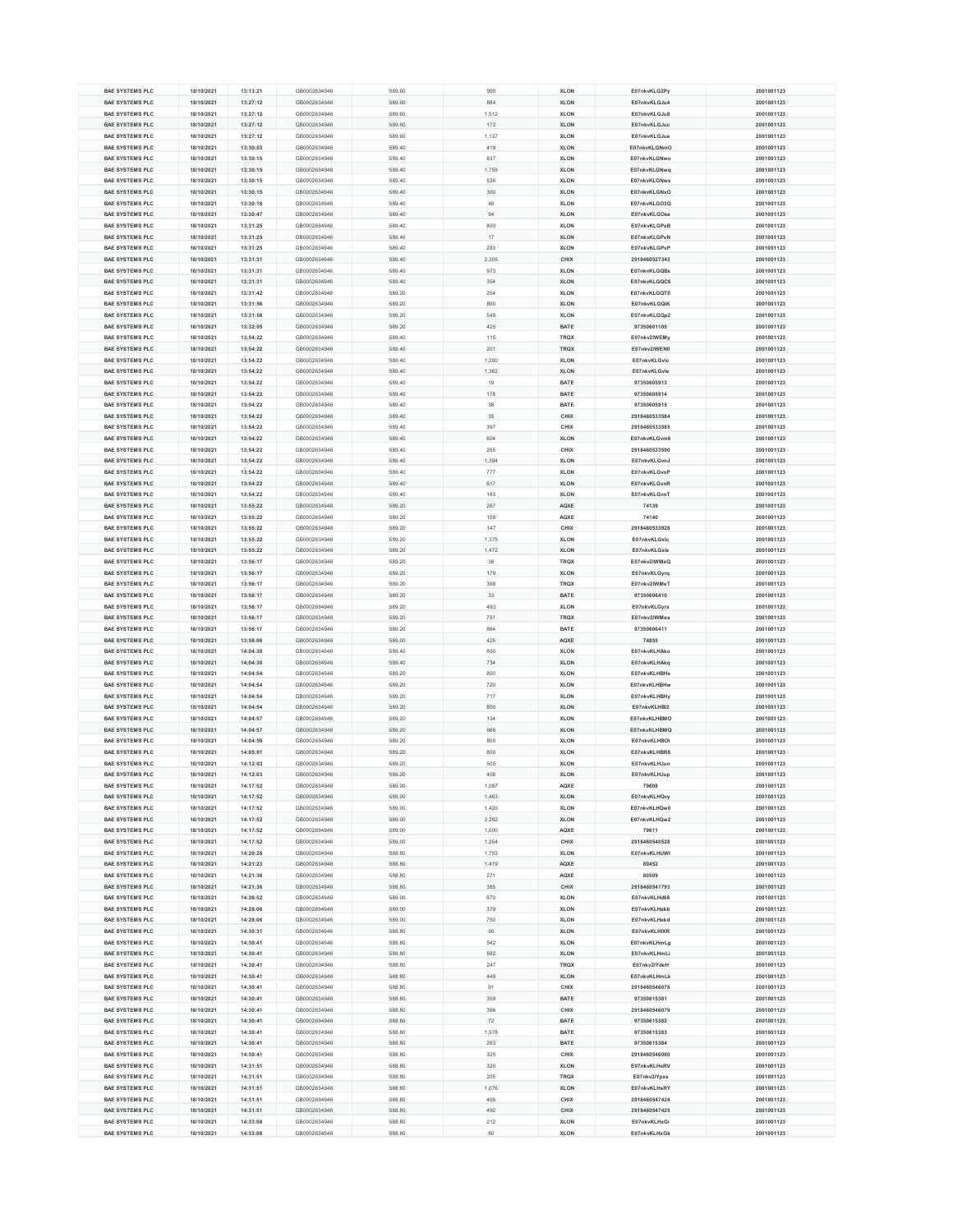|                        | 18/10/2021 | 14:33:08 | GB0002634946 | 588.80 | 80    | <b>XLON</b> | E07nkvKLHxGq  | 2001001123 |
|------------------------|------------|----------|--------------|--------|-------|-------------|---------------|------------|
| <b>BAE SYSTEMS PLC</b> |            |          |              |        |       |             |               |            |
| <b>BAE SYSTEMS PLC</b> | 18/10/2021 | 14:33:08 | GB0002634946 | 588.80 | 160   | <b>XLON</b> | E07nkvKLHxGt  | 2001001123 |
| <b>BAE SYSTEMS PLC</b> | 18/10/2021 | 14:33:08 | GB0002634946 | 588.80 | 80    | <b>XLON</b> | E07nkvKLHxGv  | 2001001123 |
| <b>BAE SYSTEMS PLC</b> | 18/10/2021 | 14:33:08 | GB0002634946 | 588.80 | 659   | <b>XLON</b> | E07nkvKLHxH0  | 2001001123 |
| <b>BAE SYSTEMS PLC</b> | 18/10/2021 | 14:34:01 | GB0002634946 | 588.60 | 1,220 | <b>XLON</b> | E07nkvKLI090  | 2001001123 |
| <b>BAE SYSTEMS PLC</b> | 18/10/2021 | 14:34:01 | GB0002634946 | 588.60 | 197   | <b>XLON</b> | E07nkvKLI092  | 2001001123 |
|                        |            |          |              |        |       |             |               |            |
| <b>BAE SYSTEMS PLC</b> | 18/10/2021 | 14:34:01 | GB0002634946 | 588.60 | 235   | <b>XLON</b> | E07nkvKLI094  | 2001001123 |
| <b>BAE SYSTEMS PLC</b> | 18/10/2021 | 14:34:01 | GB0002634946 | 588.60 | 1,132 | <b>XLON</b> | E07nkvKLI096  | 2001001123 |
| <b>BAE SYSTEMS PLC</b> | 18/10/2021 | 14:34:01 | GB0002634946 | 588.60 | 397   | <b>TRQX</b> | E07nkv2lZ5rE  | 2001001123 |
| <b>BAE SYSTEMS PLC</b> | 18/10/2021 | 14:34:01 | GB0002634946 | 588.60 | 399   | <b>TRQX</b> | E07nkv2lZ5rN  | 2001001123 |
| <b>BAE SYSTEMS PLC</b> | 18/10/2021 | 14:34:01 | GB0002634946 | 588.60 | 467   | <b>TRQX</b> | E07nkv2lZ5rS  | 2001001123 |
|                        |            |          |              |        |       |             |               |            |
| <b>BAE SYSTEMS PLC</b> | 18/10/2021 | 14:35:08 | GB0002634946 | 588.40 | 1,510 | <b>XLON</b> | E07nkvKLI4SE  | 2001001123 |
| <b>BAE SYSTEMS PLC</b> | 18/10/2021 | 14:35:08 | GB0002634946 | 588.40 | 1,152 | <b>XLON</b> | E07nkvKLI4SG  | 2001001123 |
| <b>BAE SYSTEMS PLC</b> | 18/10/2021 | 14:35:08 | GB0002634946 | 588.40 | 101   | <b>TRQX</b> | E07nkv2IZEWW  | 2001001123 |
| <b>BAE SYSTEMS PLC</b> | 18/10/2021 | 14:35:08 | GB0002634946 | 588.40 | 238   | <b>BATE</b> | 97350618043   | 2001001123 |
| <b>BAE SYSTEMS PLC</b> | 18/10/2021 | 14:35:08 | GB0002634946 | 588.40 | 439   | <b>CHIX</b> | 2918460550058 | 2001001123 |
|                        |            |          |              |        |       |             |               |            |
| <b>BAE SYSTEMS PLC</b> | 18/10/2021 | 14:35:08 | GB0002634946 | 588.40 | 121   | <b>TRQX</b> | E07nkv2IZEWe  | 2001001123 |
| <b>BAE SYSTEMS PLC</b> | 18/10/2021 | 14:35:09 | GB0002634946 | 588.40 | 294   | <b>CHIX</b> | 2918460550080 | 2001001123 |
| <b>BAE SYSTEMS PLC</b> | 18/10/2021 | 14:38:20 | GB0002634946 | 588.40 | 1,546 | <b>XLON</b> | E07nkvKLIFzJ  | 2001001123 |
| <b>BAE SYSTEMS PLC</b> | 18/10/2021 | 14:38:20 | GB0002634946 | 588.40 | 1,546 | <b>XLON</b> | E07nkvKLIFzV  | 2001001123 |
| <b>BAE SYSTEMS PLC</b> | 18/10/2021 | 14:40:11 | GB0002634946 | 588.80 | 125   | <b>TRQX</b> | E07nkv2lZnOl  | 2001001123 |
|                        |            |          |              |        |       |             |               |            |
| <b>BAE SYSTEMS PLC</b> | 18/10/2021 | 14:40:11 | GB0002634946 | 588.80 | 1,200 | <b>XLON</b> | E07nkvKLILz4  | 2001001123 |
| <b>BAE SYSTEMS PLC</b> | 18/10/2021 | 14:40:11 | GB0002634946 | 588.80 | 301   | <b>XLON</b> | E07nkvKLILz6  | 2001001123 |
| <b>BAE SYSTEMS PLC</b> | 18/10/2021 | 14:40:11 | GB0002634946 | 588.80 | 429   | <b>XLON</b> | E07nkvKLILzC  | 2001001123 |
| <b>BAE SYSTEMS PLC</b> | 18/10/2021 | 14:40:11 | GB0002634946 | 588.80 | 73    | <b>CHIX</b> | 2918460553836 | 2001001123 |
| <b>BAE SYSTEMS PLC</b> | 18/10/2021 | 14:40:11 | GB0002634946 | 588.80 | 15    | <b>BATE</b> | 97350620726   | 2001001123 |
|                        |            |          |              |        |       |             |               |            |
| <b>BAE SYSTEMS PLC</b> | 18/10/2021 | 14:46:04 | GB0002634946 | 590.00 | 22    | <b>BATE</b> | 97350623731   | 2001001123 |
| <b>BAE SYSTEMS PLC</b> | 18/10/2021 | 14:46:04 | GB0002634946 | 590.00 | 43    | <b>CHIX</b> | 2918460558365 | 2001001123 |
| <b>BAE SYSTEMS PLC</b> | 18/10/2021 | 14:46:04 | GB0002634946 | 590.00 | 1,200 | <b>XLON</b> | E07nkvKLlhzd  | 2001001123 |
| <b>BAE SYSTEMS PLC</b> | 18/10/2021 | 14:46:04 | GB0002634946 | 590.00 | 1,200 | <b>XLON</b> | E07nkvKLlhzh  | 2001001123 |
| <b>BAE SYSTEMS PLC</b> | 18/10/2021 | 14:46:04 | GB0002634946 | 590.00 | 900   | <b>XLON</b> |               | 2001001123 |
|                        |            |          |              |        |       |             | E07nkvKLlhzj  |            |
| <b>BAE SYSTEMS PLC</b> | 18/10/2021 | 14:46:04 | GB0002634946 | 590.00 | 1,200 | <b>XLON</b> | E07nkvKLlhzq  | 2001001123 |
| <b>BAE SYSTEMS PLC</b> | 18/10/2021 | 14:46:04 | GB0002634946 | 590.00 | 3,317 | <b>XLON</b> | E07nkvKLlhzs  | 2001001123 |
| <b>BAE SYSTEMS PLC</b> | 18/10/2021 | 14:46:04 | GB0002634946 | 590.00 | 1,200 | <b>XLON</b> | E07nkvKLlhzw  | 2001001123 |
| <b>BAE SYSTEMS PLC</b> | 18/10/2021 | 14:46:04 | GB0002634946 | 590.00 | 1,901 | <b>XLON</b> | E07nkvKLlhzy  | 2001001123 |
| <b>BAE SYSTEMS PLC</b> | 18/10/2021 | 14:46:04 | GB0002634946 | 590.00 | 162   | <b>TRQX</b> | E07nkv2laQao  | 2001001123 |
|                        |            |          |              |        |       |             |               |            |
| <b>BAE SYSTEMS PLC</b> | 18/10/2021 | 14:46:04 | GB0002634946 | 590.00 | 22    | <b>BATE</b> | 97350623733   | 2001001123 |
| <b>BAE SYSTEMS PLC</b> | 18/10/2021 | 14:46:04 | GB0002634946 | 590.00 | 22    | <b>BATE</b> | 97350623734   | 2001001123 |
| <b>BAE SYSTEMS PLC</b> | 18/10/2021 | 14:46:04 | GB0002634946 | 590.00 | 22    | <b>BATE</b> | 97350623735   | 2001001123 |
| <b>BAE SYSTEMS PLC</b> | 18/10/2021 | 14:46:04 | GB0002634946 | 590.00 | 22    | <b>BATE</b> | 97350623736   | 2001001123 |
|                        |            |          |              |        |       |             |               |            |
| <b>BAE SYSTEMS PLC</b> | 18/10/2021 | 14:46:04 | GB0002634946 | 590.00 | 22    | <b>BATE</b> | 97350623737   | 2001001123 |
| <b>BAE SYSTEMS PLC</b> | 18/10/2021 | 14:46:04 | GB0002634946 | 590.00 | 22    | <b>BATE</b> | 97350623738   | 2001001123 |
| <b>BAE SYSTEMS PLC</b> | 18/10/2021 | 14:46:04 | GB0002634946 | 590.00 | 22    | <b>BATE</b> | 97350623739   | 2001001123 |
| <b>BAE SYSTEMS PLC</b> | 18/10/2021 | 14:46:04 | GB0002634946 | 590.00 | 22    | <b>BATE</b> | 97350623740   | 2001001123 |
| <b>BAE SYSTEMS PLC</b> | 18/10/2021 | 14:46:04 | GB0002634946 | 590.00 | 22    | <b>BATE</b> | 97350623741   | 2001001123 |
|                        |            |          |              |        |       |             |               |            |
| <b>BAE SYSTEMS PLC</b> | 18/10/2021 | 14:46:04 | GB0002634946 | 590.00 | 22    | <b>BATE</b> | 97350623742   | 2001001123 |
| <b>BAE SYSTEMS PLC</b> | 18/10/2021 | 14:46:04 | GB0002634946 | 590.00 | 22    | <b>BATE</b> | 97350623743   | 2001001123 |
| <b>BAE SYSTEMS PLC</b> | 18/10/2021 | 14:46:04 | GB0002634946 | 590.00 | 22    | <b>BATE</b> | 97350623744   | 2001001123 |
| <b>BAE SYSTEMS PLC</b> | 18/10/2021 | 14:46:04 | GB0002634946 | 590.00 | 22    | <b>BATE</b> | 97350623745   | 2001001123 |
| <b>BAE SYSTEMS PLC</b> | 18/10/2021 | 14:46:04 | GB0002634946 | 590.00 | 22    | <b>BATE</b> | 97350623746   | 2001001123 |
|                        |            |          |              |        |       |             |               |            |
|                        |            |          |              |        |       |             |               |            |
| <b>BAE SYSTEMS PLC</b> | 18/10/2021 | 14:46:04 | GB0002634946 | 590.00 | 22    | <b>BATE</b> | 97350623747   | 2001001123 |
| <b>BAE SYSTEMS PLC</b> | 18/10/2021 | 14:46:04 | GB0002634946 | 590.00 | 22    | <b>BATE</b> | 97350623748   | 2001001123 |
| <b>BAE SYSTEMS PLC</b> | 18/10/2021 | 14:46:04 | GB0002634946 | 590.00 | 22    | <b>BATE</b> | 97350623749   | 2001001123 |
| <b>BAE SYSTEMS PLC</b> | 18/10/2021 | 14:46:04 | GB0002634946 | 590.00 | 22    | <b>BATE</b> | 97350623750   | 2001001123 |
|                        |            |          |              |        |       |             |               |            |
| <b>BAE SYSTEMS PLC</b> | 18/10/2021 | 14:46:04 | GB0002634946 | 590.00 | 22    | <b>BATE</b> | 97350623751   | 2001001123 |
| <b>BAE SYSTEMS PLC</b> | 18/10/2021 | 14:46:04 | GB0002634946 | 590.00 | 22    | <b>BATE</b> | 97350623752   | 2001001123 |
| <b>BAE SYSTEMS PLC</b> | 18/10/2021 | 14:46:04 | GB0002634946 | 590.00 | 22    | <b>BATE</b> | 97350623753   | 2001001123 |
| <b>BAE SYSTEMS PLC</b> | 18/10/2021 | 14:46:04 | GB0002634946 | 590.00 | 22    | <b>BATE</b> | 97350623754   | 2001001123 |
| <b>BAE SYSTEMS PLC</b> |            |          |              |        |       |             |               |            |
|                        | 18/10/2021 | 14:46:04 | GB0002634946 | 590.00 | 22    | <b>BATE</b> | 97350623755   | 2001001123 |
| <b>BAE SYSTEMS PLC</b> | 18/10/2021 | 14:46:04 | GB0002634946 | 590.00 | 18    | <b>BATE</b> | 97350623756   | 2001001123 |
| <b>BAE SYSTEMS PLC</b> | 18/10/2021 | 14:46:04 | GB0002634946 | 590.00 | 162   | <b>TRQX</b> | E07nkv2laQay  | 2001001123 |
| <b>BAE SYSTEMS PLC</b> | 18/10/2021 | 14:46:04 | GB0002634946 | 590.00 | 162   | <b>TRQX</b> | E07nkv2laQb4  | 2001001123 |
| <b>BAE SYSTEMS PLC</b> | 18/10/2021 | 14:46:04 | GB0002634946 | 590.00 | 438   | <b>TRQX</b> | E07nkv2laQb6  | 2001001123 |
| <b>BAE SYSTEMS PLC</b> | 18/10/2021 | 14:46:04 | GB0002634946 | 590.00 | 43    | <b>CHIX</b> | 2918460558367 | 2001001123 |
|                        |            |          |              |        |       |             |               |            |
| <b>BAE SYSTEMS PLC</b> | 18/10/2021 | 14:46:04 | GB0002634946 | 590.00 | 22    | <b>BATE</b> | 97350623757   | 2001001123 |
| <b>BAE SYSTEMS PLC</b> | 18/10/2021 | 14:46:04 | GB0002634946 | 590.00 | 1,458 | <b>XLON</b> | E07nkvKLli1s  | 2001001123 |
| <b>BAE SYSTEMS PLC</b> | 18/10/2021 | 14:46:04 | GB0002634946 | 590.00 | 1,458 | <b>XLON</b> | E07nkvKLli1x  | 2001001123 |
| <b>BAE SYSTEMS PLC</b> | 18/10/2021 | 14:46:04 | GB0002634946 | 590.00 | 605   | <b>XLON</b> | E07nkvKLli22  | 2001001123 |
| <b>BAE SYSTEMS PLC</b> | 18/10/2021 | 14:46:04 | GB0002634946 | 590.00 | 853   | <b>XLON</b> | E07nkvKLli25  | 2001001123 |
| <b>BAE SYSTEMS PLC</b> | 18/10/2021 | 14:46:04 | GB0002634946 | 590.00 | 35    | <b>XLON</b> | E07nkvKLli27  | 2001001123 |
|                        |            |          |              |        |       |             |               |            |
| <b>BAE SYSTEMS PLC</b> | 18/10/2021 | 14:46:04 | GB0002634946 | 590.00 | 931   | <b>XLON</b> | E07nkvKLIi2D  | 2001001123 |
| <b>BAE SYSTEMS PLC</b> | 18/10/2021 | 14:46:04 | GB0002634946 | 590.00 | 1,458 | <b>AQXE</b> | 92708         | 2001001123 |
| <b>BAE SYSTEMS PLC</b> | 18/10/2021 | 14:46:04 | GB0002634946 | 590.00 | 64    | <b>AQXE</b> | 92709         | 2001001123 |
| <b>BAE SYSTEMS PLC</b> | 18/10/2021 | 14:46:05 | GB0002634946 | 590.00 | 192   | <b>XLON</b> | E07nkvKLIi7D  | 2001001123 |
| <b>BAE SYSTEMS PLC</b> | 18/10/2021 | 14:46:05 | GB0002634946 | 590.00 | 1,333 | <b>XLON</b> | E07nkvKLIi7F  | 2001001123 |
|                        |            |          |              |        |       |             |               |            |
| <b>BAE SYSTEMS PLC</b> | 18/10/2021 | 14:46:07 | GB0002634946 | 589.80 | 7,841 | <b>XLON</b> | E07nkvKLIiCC  | 2001001123 |
| <b>BAE SYSTEMS PLC</b> | 18/10/2021 | 14:46:07 | GB0002634946 | 589.80 | 1,706 | <b>XLON</b> | E07nkvKLIiCE  | 2001001123 |
| <b>BAE SYSTEMS PLC</b> | 18/10/2021 | 14:46:07 | GB0002634946 | 589.80 | 1,157 | <b>TRQX</b> | E07nkv2laQxw  | 2001001123 |
| <b>BAE SYSTEMS PLC</b> | 18/10/2021 | 14:46:07 | GB0002634946 | 589.80 | 252   | <b>TRQX</b> | E07nkv2laQxy  | 2001001123 |
| <b>BAE SYSTEMS PLC</b> | 18/10/2021 | 14:46:07 | GB0002634946 | 589.80 | 1,523 | <b>AQXE</b> | 92752         | 2001001123 |
|                        |            |          |              |        |       |             |               |            |
| <b>BAE SYSTEMS PLC</b> | 18/10/2021 | 14:46:07 | GB0002634946 | 589.80 | 332   | <b>AQXE</b> | 92753         | 2001001123 |
| <b>BAE SYSTEMS PLC</b> | 18/10/2021 | 14:46:07 | GB0002634946 | 589.80 | 1,237 | <b>BATE</b> | 97350623816   | 2001001123 |
| <b>BAE SYSTEMS PLC</b> | 18/10/2021 | 14:46:07 | GB0002634946 | 589.80 | 269   | <b>BATE</b> | 97350623817   | 2001001123 |
| <b>BAE SYSTEMS PLC</b> | 18/10/2021 | 14:46:07 | GB0002634946 | 589.80 | 2,281 | <b>CHIX</b> | 2918460558449 | 2001001123 |
| <b>BAE SYSTEMS PLC</b> | 18/10/2021 | 14:46:07 | GB0002634946 | 589.80 | 496   | <b>CHIX</b> | 2918460558451 | 2001001123 |
|                        |            |          |              |        |       |             |               |            |
| <b>BAE SYSTEMS PLC</b> | 18/10/2021 | 14:46:07 | GB0002634946 | 589.60 | 1,201 | <b>XLON</b> | E07nkvKLIiDD  | 2001001123 |
| <b>BAE SYSTEMS PLC</b> | 18/10/2021 | 14:46:07 | GB0002634946 | 589.60 | 1,000 | <b>XLON</b> | E07nkvKLIiDP  | 2001001123 |
| <b>BAE SYSTEMS PLC</b> | 18/10/2021 | 14:46:07 | GB0002634946 | 589.60 | 201   | <b>XLON</b> | E07nkvKLIiDS  | 2001001123 |
| <b>BAE SYSTEMS PLC</b> | 18/10/2021 | 14:46:07 | GB0002634946 | 589.60 | 1,000 | <b>XLON</b> | E07nkvKLIiDU  | 2001001123 |
|                        |            |          |              |        |       |             |               |            |
| <b>BAE SYSTEMS PLC</b> | 18/10/2021 | 14:46:07 | GB0002634946 | 589.60 | 201   | <b>XLON</b> | E07nkvKLliDa  | 2001001123 |
| <b>BAE SYSTEMS PLC</b> | 18/10/2021 | 14:46:07 | GB0002634946 | 589.60 | 198   | <b>XLON</b> | E07nkvKLliDh  | 2001001123 |
| <b>BAE SYSTEMS PLC</b> | 18/10/2021 | 14:46:07 | GB0002634946 | 589.60 | 172   | <b>XLON</b> | E07nkvKLliDk  | 2001001123 |
| <b>BAE SYSTEMS PLC</b> | 18/10/2021 | 14:52:15 | GB0002634946 | 589.60 | 12    | <b>XLON</b> | E07nkvKLJ1uv  | 2001001123 |